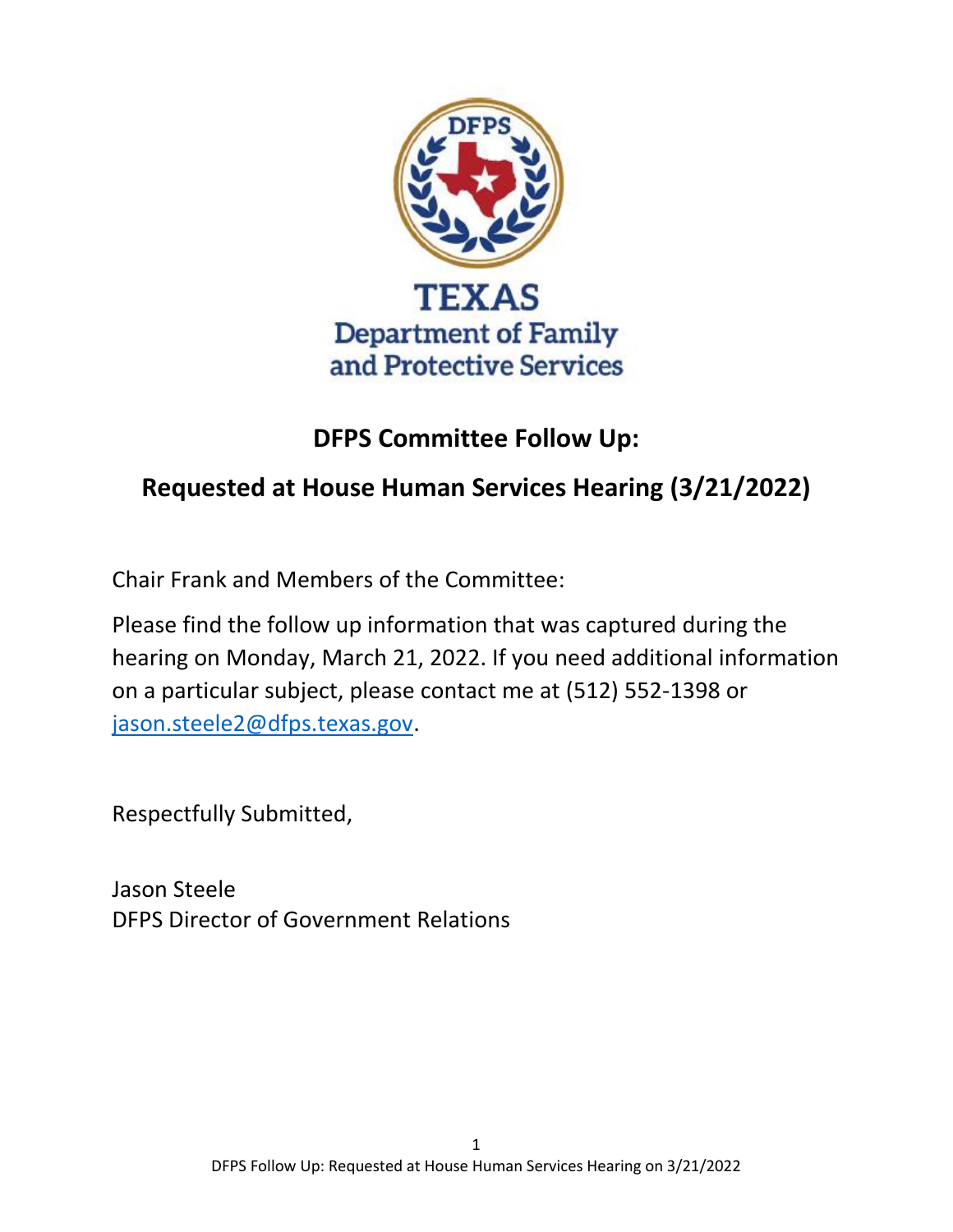# **Table of Contents**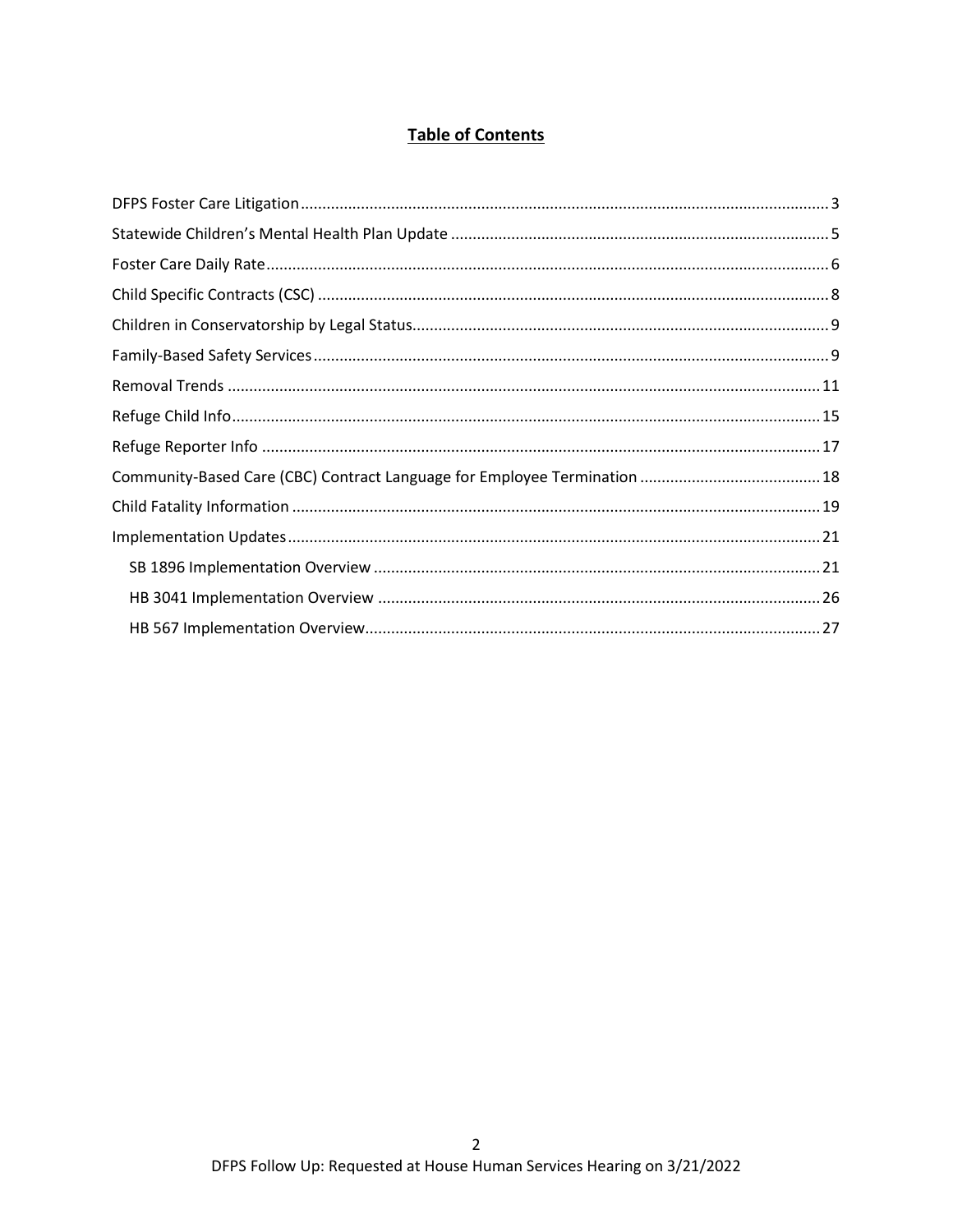# <span id="page-2-0"></span>DFPS Foster Care Litigation

| <b>Expense Category</b>            | <b>FY 2019</b> | <b>FY 2020</b> | <b>FY 2021</b> | <b>FY 2022</b> | FY 2019-2022 |
|------------------------------------|----------------|----------------|----------------|----------------|--------------|
| Monitor Fees (Full amount          | \$157,703      | \$9,238,881    | \$13,307,943   | $$6,785,127*$  | \$29,489,654 |
| including HHSC portion)            |                |                |                |                |              |
| 24 Hour Awake Supervision          |                | \$12,990,996   | \$15,023,007   | Expense will   | \$28,014,003 |
| Supplemental Provider              |                |                |                | appear in      |              |
| Payment                            |                |                |                | future report  |              |
| <b>BCFS Temporary Contract for</b> |                | \$2,083,208    | No Expense in  | No Expense in  | \$2,083,208  |
| 24 Hour Awake Supervision          |                |                | <b>FY 21</b>   | <b>FY 22</b>   |              |
| Other Items                        |                | \$150,000      | No Expense in  | No Expense in  | \$150,000    |
|                                    |                |                | <b>FY 21</b>   | <b>FY 22</b>   |              |
| <b>FCL IT Projects</b>             |                | \$1,123,750    | \$2,549,331    | \$1,092,121    | \$4,765,202  |
| <b>FCL FTES</b>                    |                | \$4,535,862    | \$14,113,064   | \$6,245,818    | \$24,894,744 |
| <b>TOTAL AS OF 2/28/22</b>         | \$157,703      | \$30,122,697   | \$44,993,345   | \$14,123,066   | \$89,396,811 |

#### **DFPS expenses from FY 20-22\***

Expense as of 2/28/22.

\* Monitor Fees include invoiced totals for February

# Court Monitors Appointment Orders - Task and Authorities

*Monitors' Role:* The Court's Order directs that the Monitors are "responsible to assess and report on Defendants' compliance with the terms of this Order" and to work with the parties "to ensure the effective and prompt implementation of this Order." The Order further directs that the Monitors must submit semiannual reports to the Court setting forth (1) whether Defendants have met the requirements of this Order; (2) steps taken by Defendants pursuant to this Order; (3) Defendants' compliance in implementing the terms of this Order; and (4) the extent to which that work is producing the intended effects and/or the likelihood that the work will produce the intended effects. The Order contemplates the Monitors conducting independent compliance validation activities, including data analysis and case record and qualitative reviews (e.g., staff and contractor interviews), and plan and document reviews.

*Monitor Fees:* The Order directs that: "The Defendants shall pay the Monitors' compensation, the compensation of the Monitors' staff and consultants and reasonable expenses. Reasonable expenses include, but are not limited to, transcriptions, photocopy fees, electronic document storage fees, teleconference services, travel and attendant expenses, and mail and delivery costs. Reasonable expenses are not included in the Monitors' hourly compensation. The Monitors may submit an application to the Court to increase the compensation, should circumstances so require. All parties shall have the right to file with the Court a written objection to the Monitors' compensation schedule within 5 days from submission."

#### *Monitors' Rate Schedule:*

The Monitors' rate schedule, which has been approved by the Court, was filed on July 31, 2019 (ECF No. 628). It sets rates ranging from **\$120/hour for Junior Analysts and Junior Associates**, up to **\$425/hour**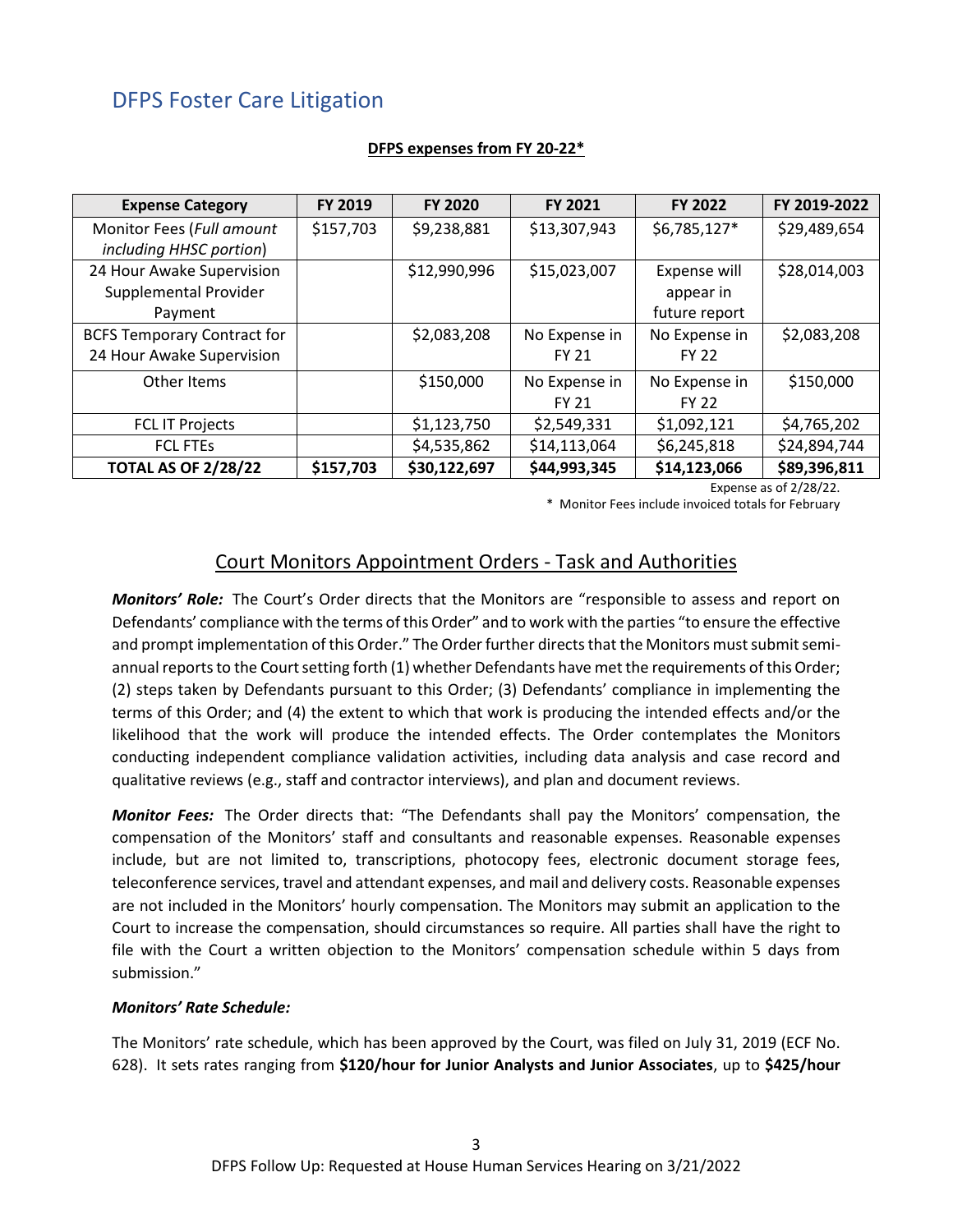**for each of the Monitors**. There are rates in between those amounts for other staff members, depending on their respective levels of education and experience.

The state submitted an objection to Monitors' rate schedules (ECF No. 629), based in part on the fact that the Monitors did not inform us of the number of staff members that the Monitors would have working on this matter, such that the state would have no way to budget for the Monitors' work.

The Court then held a hearing on the Monitors' rate schedule on August 8, 2019. During that hearing, the Court:

- Approved of the Monitors' rate schedule as "fair and reasonable"
- Said that the "monitors will hire whatever staff is required for as long as required"; and
- Ruled that the Monitors need not disclose, in advance, how many staff members they will hire, but only that the Monitors are to inform Defendants as they hire staff members, at which point Defendants may object, "but they [the Monitors] will hire as much staff . . . and take as long as they need to make sure you're in compliance."

On August 21, 2019, about a month after rate scheduled was approved by the court, the Monitors filed a supplement to this rate schedule (ECF No. 644) in which they added another category of staff member, **"Associate," whose rate is \$85/hour**.

About a year later, the State made another objection to the Monitors' rates. There's no written filing that memorializes this objection, although the Court mentioned it at a hearing held on August 11, 2020. The Court overruled the State's objections and again approved the Monitors' existing rate schedule. It was during this hearing that the Court ruled the Monitors' invoices should no longer be filed under seal.

Based on the Monitors' most recent invoices (issued March of 2022), the rates set out in the July 31, 2019 rate schedule remain in force today.

#### *Number of Monitoring Staff:*

The second page of the Monitors' Third Report to the Court, filed January 10, 2022 (ECF No. 1165), the Monitors provide a listing of their staffing levels which includes:

- **Texas Appleseed:** 15 Staff Members + Deborah Fowler
- **Public Catalyst:** 23 Staff Members + Kevin Ryan
- **Total: 40** (including Kevin Ryan and Deborah Fowler)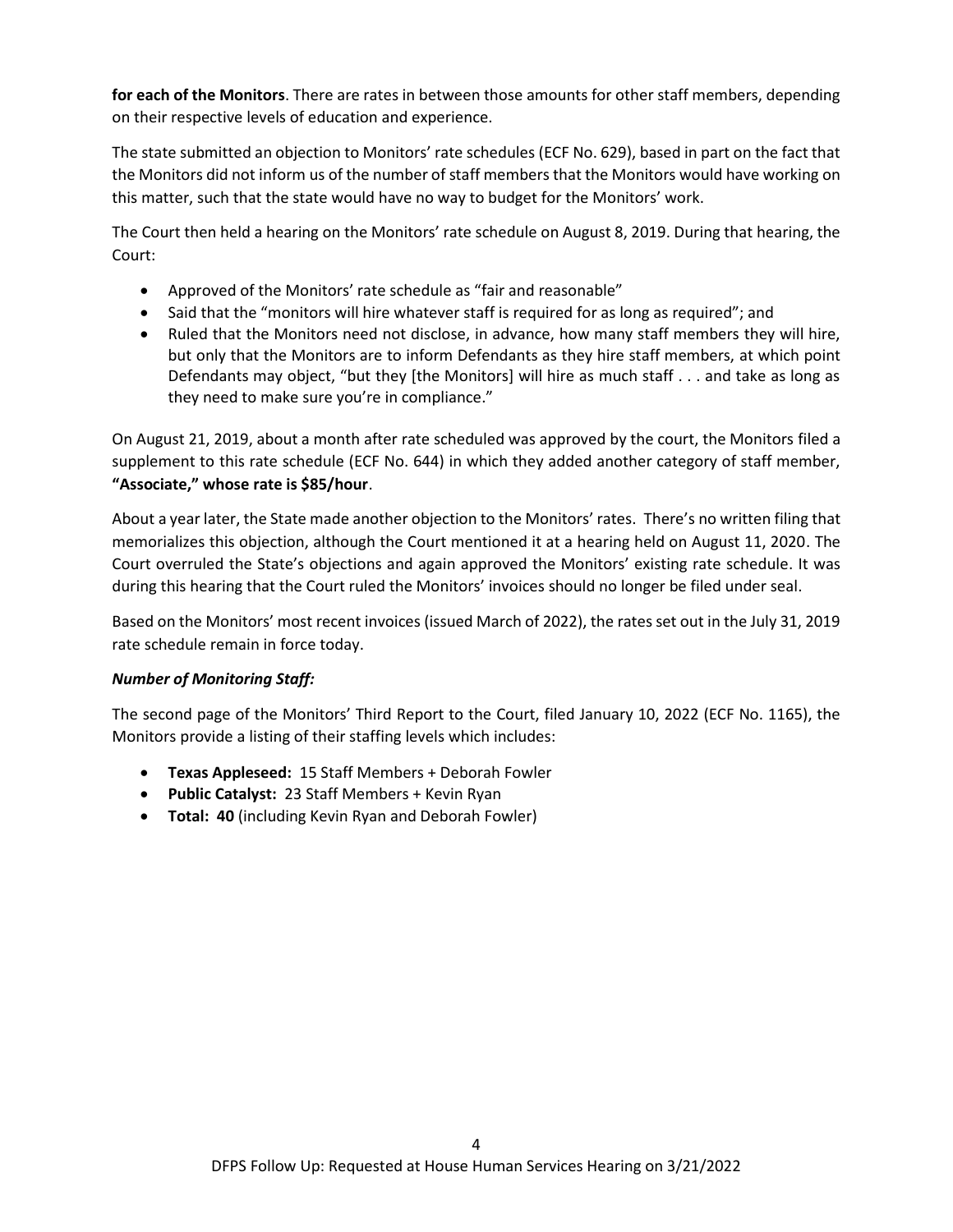# <span id="page-4-0"></span>Statewide Children's Mental Health Plan Update

The Health and Human Services Commission (HHSC) and Department of Family and Protective Services (DFPS) received and reviewed the "Recommendations for Improving Texas' Safe Placement and Services for Children, Youth, and Families: A Report of the Expert Panel Appointed under the Collaboration Agreement of the Texas Department of Family and Protective Services, Texas Health and Human Services Commission and the M.D. v. Abbott Plaintiffs", dated January 10, 2022.

One of those recommendations included the development of a statewide children's mental health system of care. HHSC and DFPS have been working collaboratively on the plan and is scheduled to be completed by April 11, 2022.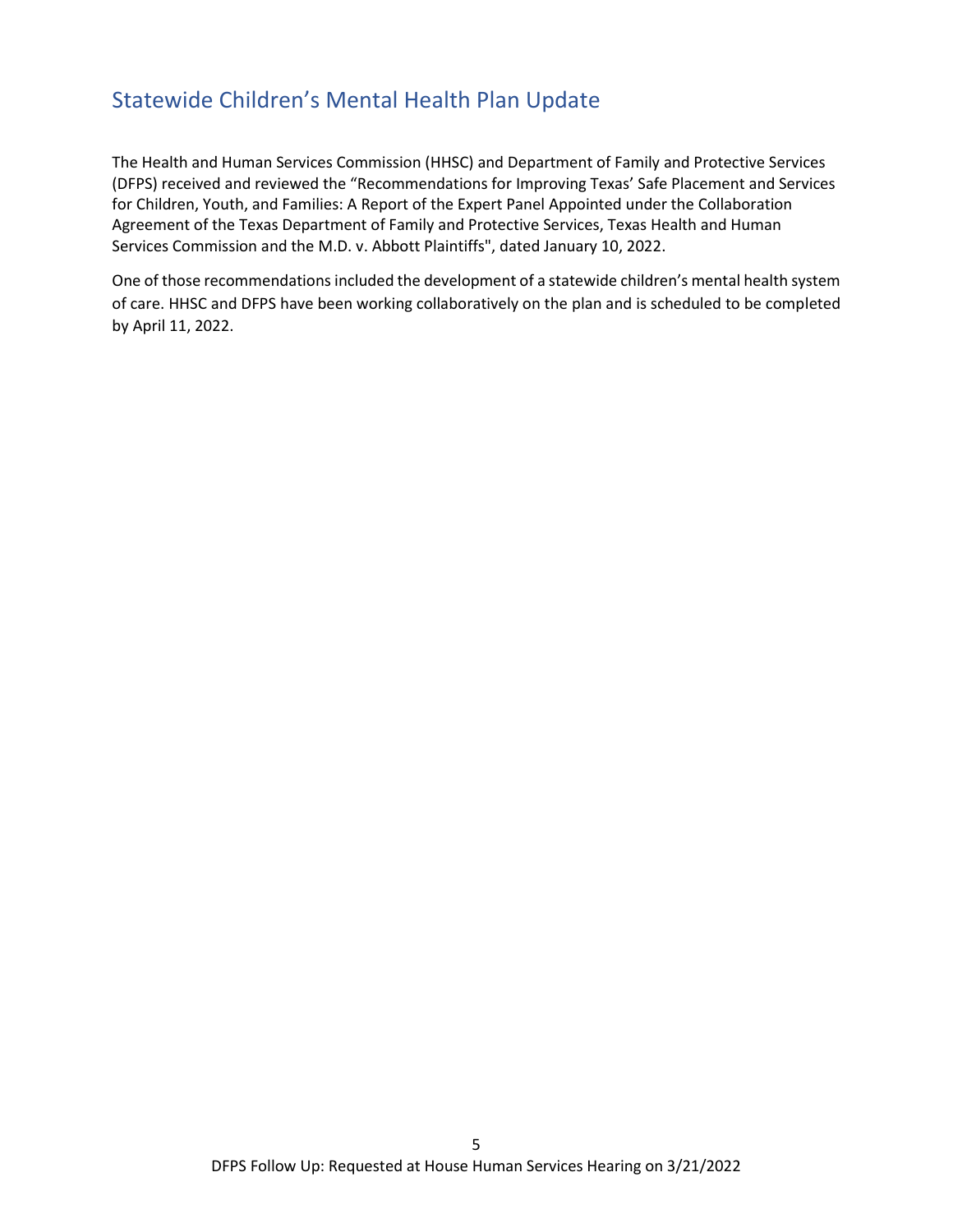# <span id="page-5-0"></span>Foster Care Daily Rate

The Texas Health and Human Services Commission (HHSC) developed the following payment rates for the 24-Hour Residential Child Care (Foster Care) program operated by the Department of Family and Protective Services (DFPS). HHSC authorized DFPS to implement these recommended payment rates effective **September 1, 2019**.

During the 87<sup>th</sup> Second Special Session, the Texas Legislature through House Bill 5, provided \$72.1 million to be used for temporary supplemental payments to support residential child-care providers serving children with higher acuity needs. For more information please visit: [Temporary Supplemental Payments](http://www.dfps.state.tx.us/Doing_Business/Purchased_Client_Services/Residential_Child_Care_Contracts/Rates/supplemental_payments.asp)  [to Providers.](http://www.dfps.state.tx.us/Doing_Business/Purchased_Client_Services/Residential_Child_Care_Contracts/Rates/supplemental_payments.asp)

| <b>Service Level</b> | <b>Type of Care</b>                                                            | <b>Rate</b> |
|----------------------|--------------------------------------------------------------------------------|-------------|
| <b>Basic</b>         | <b>Child Placing Agency</b>                                                    | \$49.54     |
|                      | <b>Foster Family</b>                                                           | \$27.07     |
|                      | <b>General Residential Operation (excluding Emergency</b><br>Shelters)         | \$45.19     |
| <b>Moderate</b>      | <b>Child Placing Agency</b>                                                    | \$87.36     |
|                      | <b>Foster Family</b>                                                           | \$47.37     |
|                      | <b>General Residential Operation (excluding Emergency</b><br>Shelters)         | \$108.18    |
| <b>Specialized</b>   | <b>Child Placing Agency</b>                                                    | \$110.10    |
|                      | <b>Foster Family</b>                                                           | \$57.86     |
|                      | <b>General Residential Operation (excluding Emergency</b><br>Shelters)         | \$197.69    |
| <b>Intense</b>       | <b>Child Placing Agency</b>                                                    | \$186.42    |
|                      | <b>Foster Family</b>                                                           | \$92.43     |
|                      | <b>General Residential Operation (excluding Emergency</b><br>Shelters)         | \$277.37    |
| <b>Intense Plus</b>  | <b>General Residential Operation/Residential Treatment</b><br>Center (GRO/RTC) | \$400.72    |
| <b>Other</b>         | <b>General Residential Operation/Emergency Care Services</b><br>(GRO/ECS)      | \$137.30    |
|                      | Intensive Psychiatric Transition Program (IPTP)                                | \$374.33    |
|                      | Treatment Foster Family Care - Agency                                          | \$277.37    |

#### **24-Hour Residential Child Care Rates**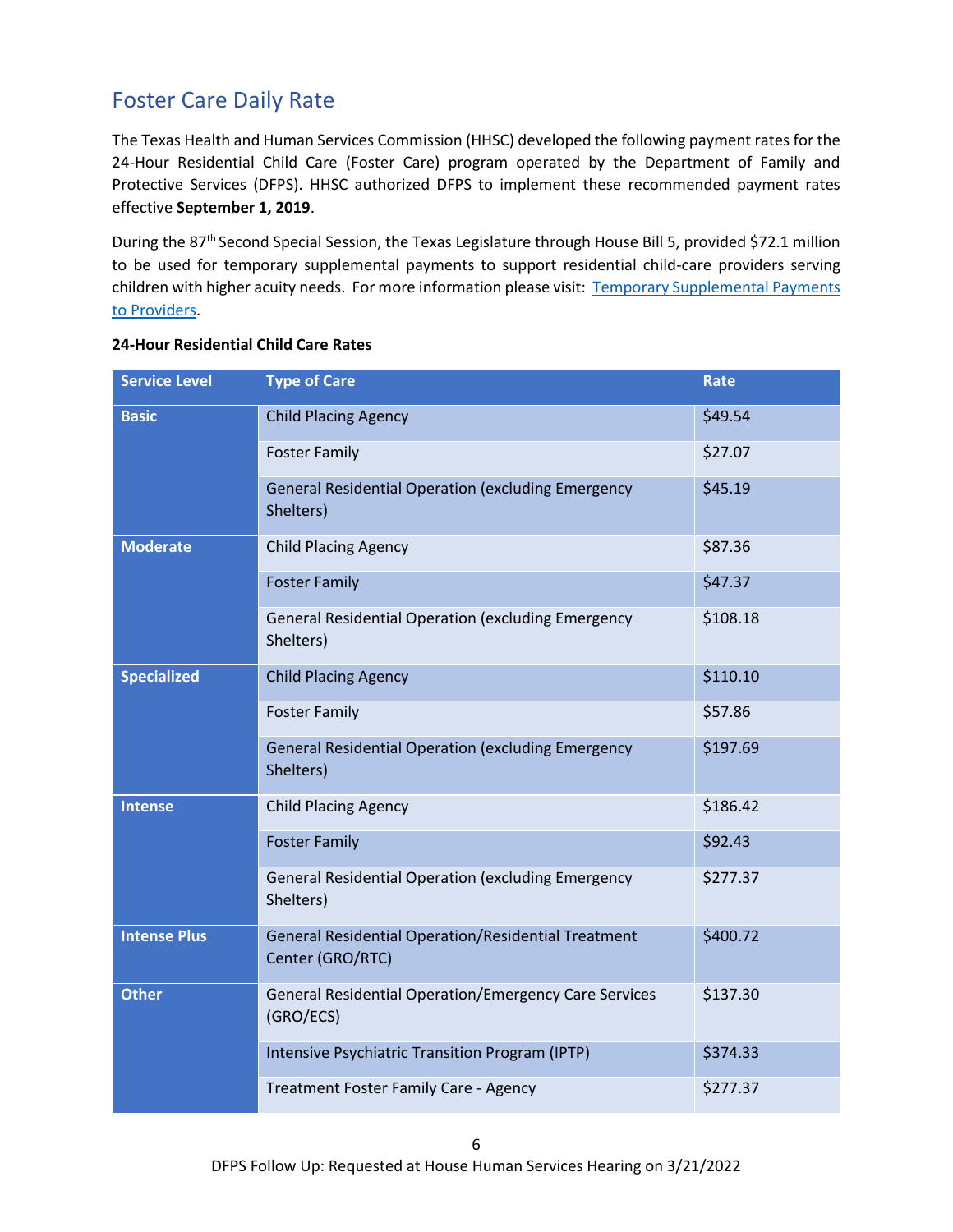#### **Minimum Daily Amount to be Reimbursed to a Foster Family \***

| <b>Service Level</b>                | <b>Payment Rate</b> |
|-------------------------------------|---------------------|
| <b>Basic</b>                        | \$27.07             |
| <b>Moderate</b>                     | \$47.37             |
| <b>Specialized</b>                  | \$57.86             |
| Intense                             | \$92.43             |
| <b>Treatment Foster Family Care</b> | \$137.52            |

\* Effective September 1, 2017, the amounts above are the minimum amounts that a child-placing agency must reimburse its foster families for clients receiving services under a contract with the Texas Department of Family and Protective Services.

#### **Supervised Independent Living (SIL)**

| <b>Service Level</b>                    | <b>Type of Care</b>            | <b>Payment Rate</b> |
|-----------------------------------------|--------------------------------|---------------------|
| <b>Host Home</b><br><b>Setting</b>      | <b>Young Adult Only</b>        | \$35.21             |
|                                         | Young Adult plus one (1) Child | \$47.29             |
|                                         | Enhanced Case Management*      | \$47.54             |
| <b>Non-College</b>                      | Young Adult Only               | \$45.17             |
| <b>Dorm Setting</b>                     | Young Adult plus one (1) Child | \$57.25             |
|                                         | Enhanced Case Management*      | \$47.54             |
| <b>College Dorm</b>                     | <b>Young Adult Only</b>        | \$43.56             |
| <b>Setting</b>                          | Young Adult plus one (1) Child | \$51.82             |
| <b>Apartment or</b>                     | <b>Young Adult Only</b>        | \$45.17             |
| <b>Shared Housing</b><br><b>Setting</b> | Young Adult plus one (1) Child | \$57.25             |
|                                         | Enhanced Case Management*      | \$47.54             |

\* New services effective June 1, 2020. Enhanced Case Management (ECM) services are not provided to college dorm settings.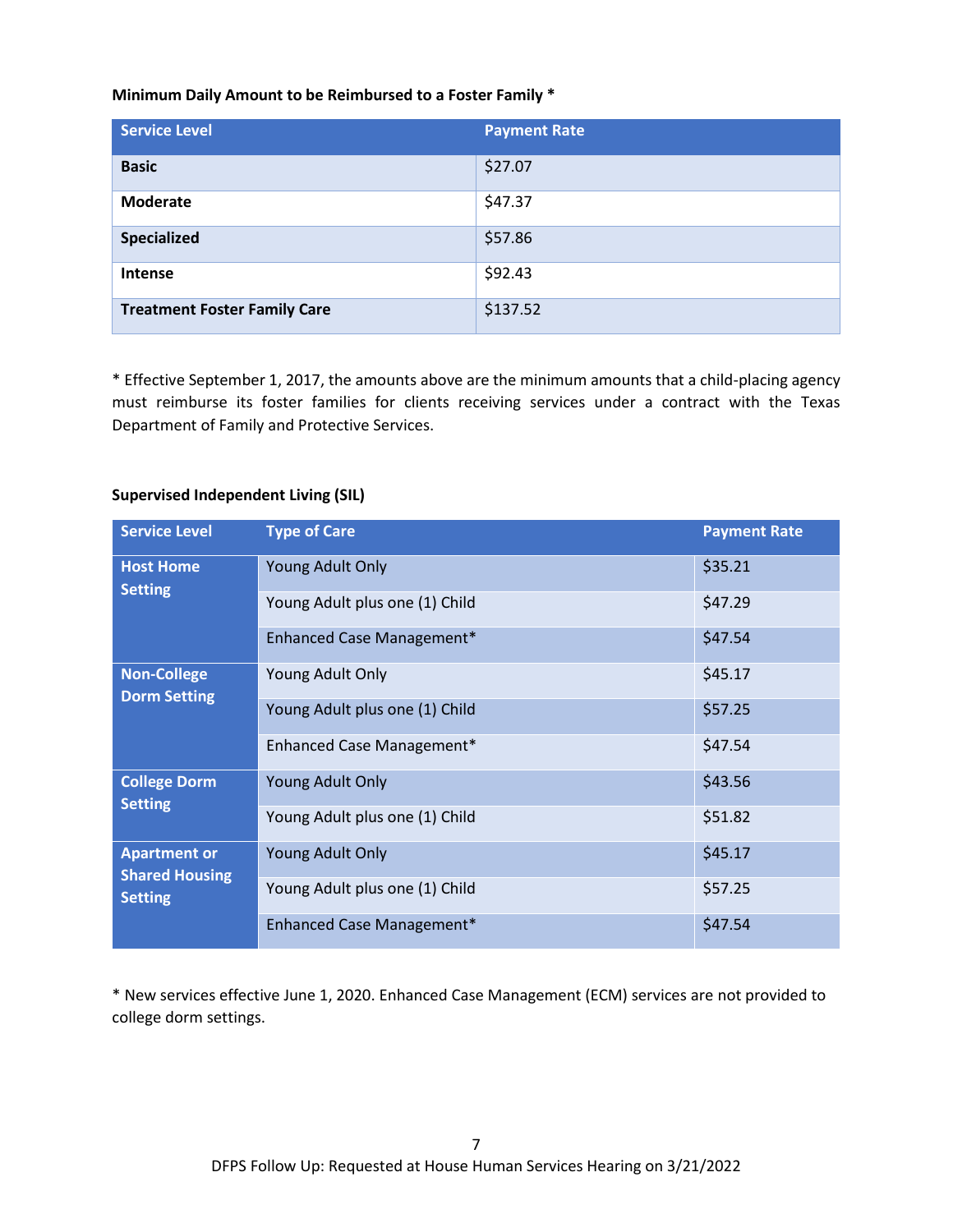# <span id="page-7-0"></span>Child Specific Contracts (CSC)

DFPS enters into a child specific contract primarily for one of two reasons:

- 1. A court orders DFPS to enter into a contract with a specific provider; or
- 2. DFPS has been unable to locate an appropriate placement within its contracted resources to meet the child's individual needs.

The primary driver in use of child specific contracts is related to the lack of available appropriate placement and services to meet children's individual needs. Some reasons for the lack of services include:

- No one provider within the available residential contract continuum that can meet the individual needs of the child or youth; or
- Existing providers within the residential contract continuum believe they need additional funding (beyond the established foster care rates) to offset the cost of additional services and/or risk assumed in caring for a particular child.

| Fiscal |    |                    |
|--------|----|--------------------|
| Year   |    | Avg Daily CSC Rate |
| 2008   | s  | 336.93             |
| 2009   | \$ | 416.72             |
| 2010   | s  | 443.33             |
| 2011   | \$ | 395.21             |
| 2012   | \$ | 351.53             |
| 2013   | \$ | 391.47             |
| 2014   | s  | 392.12             |
| 2015   | \$ | 434.50             |
| 2016   | s  | 452.92             |
| 2017   | s  | 434.03             |
| 2018   | s  | 448.60             |
| 2019   | s  | 422.37             |
| 2020   | s  | 413.81             |
| 2021   | s  | 456.95             |

#### Average Daily Rate by Fiscal Year

As of March 18, 2022 - DFPS Office of Finance



\*Distribution included FY21 - YTD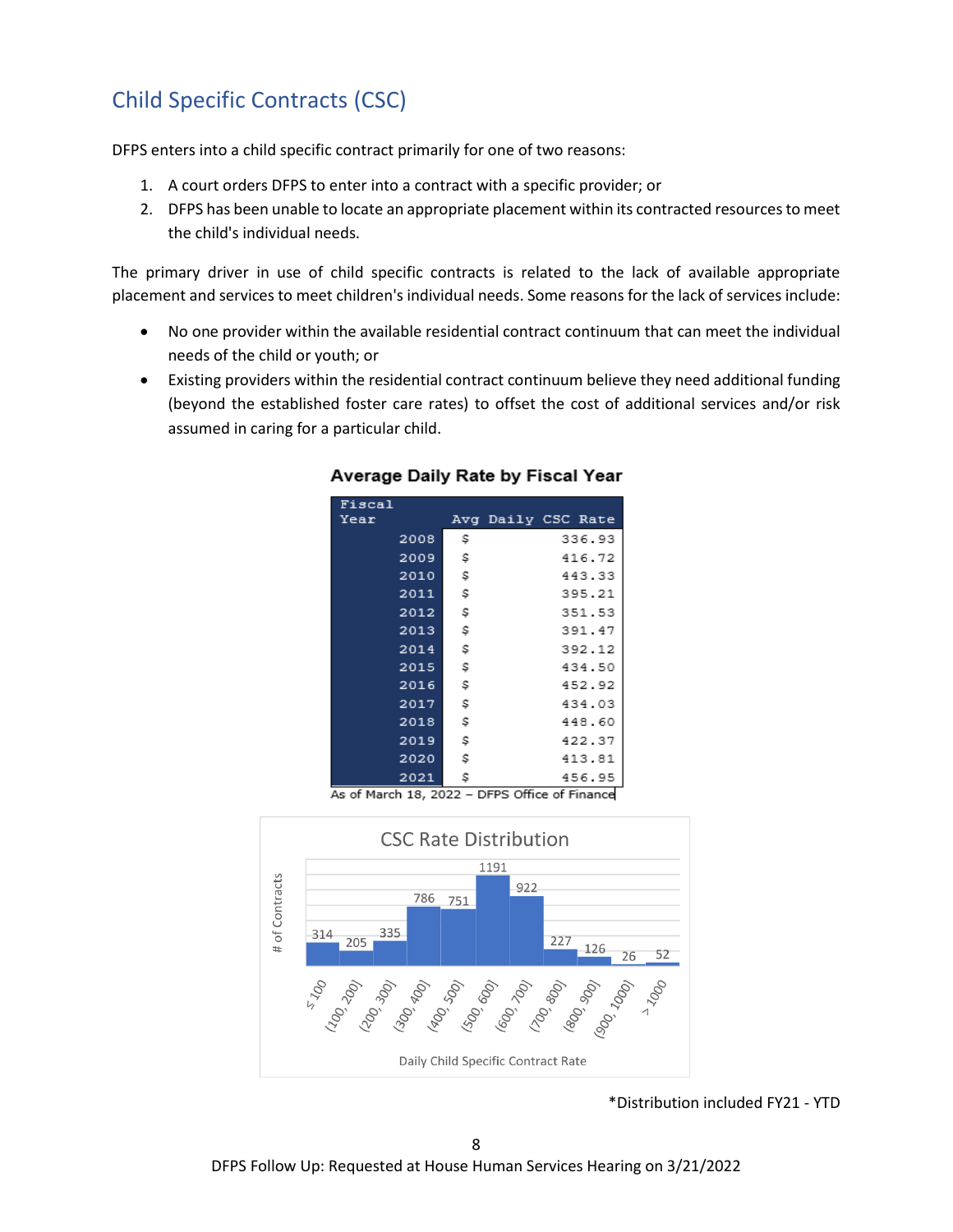# <span id="page-8-0"></span>Children in Conservatorship by Legal Status

| <b>Children in Conservatorship by</b><br><b>Legal Status Snapshot</b> |       |  |
|-----------------------------------------------------------------------|-------|--|
| <b>Legal Status</b>                                                   | Count |  |
| <b>Temporary Managing</b><br>Conservatorship (TMC)                    | 14318 |  |
| <b>Permanent Managing</b><br>Conservatorship (PMC)                    | 9655  |  |
| <b>Total</b>                                                          | 241   |  |

┑

\*Snapshot data as of 3/22/2022

# <span id="page-8-1"></span>Family-Based Safety Services

Family-Based Safety Services (FBSS) is a program within CPS which uses in-home services to help families maintain a stable and safe home and reduce the risk of future abuse or neglect. FBSS services are voluntary and include family counseling, crisis intervention, parenting classes, substance abuse treatment, domestic violence intervention, and day care.

Family-Based Safety Services (FBSS) Census



9 DFPS Follow Up: Requested at House Human Services Hearing on 3/21/2022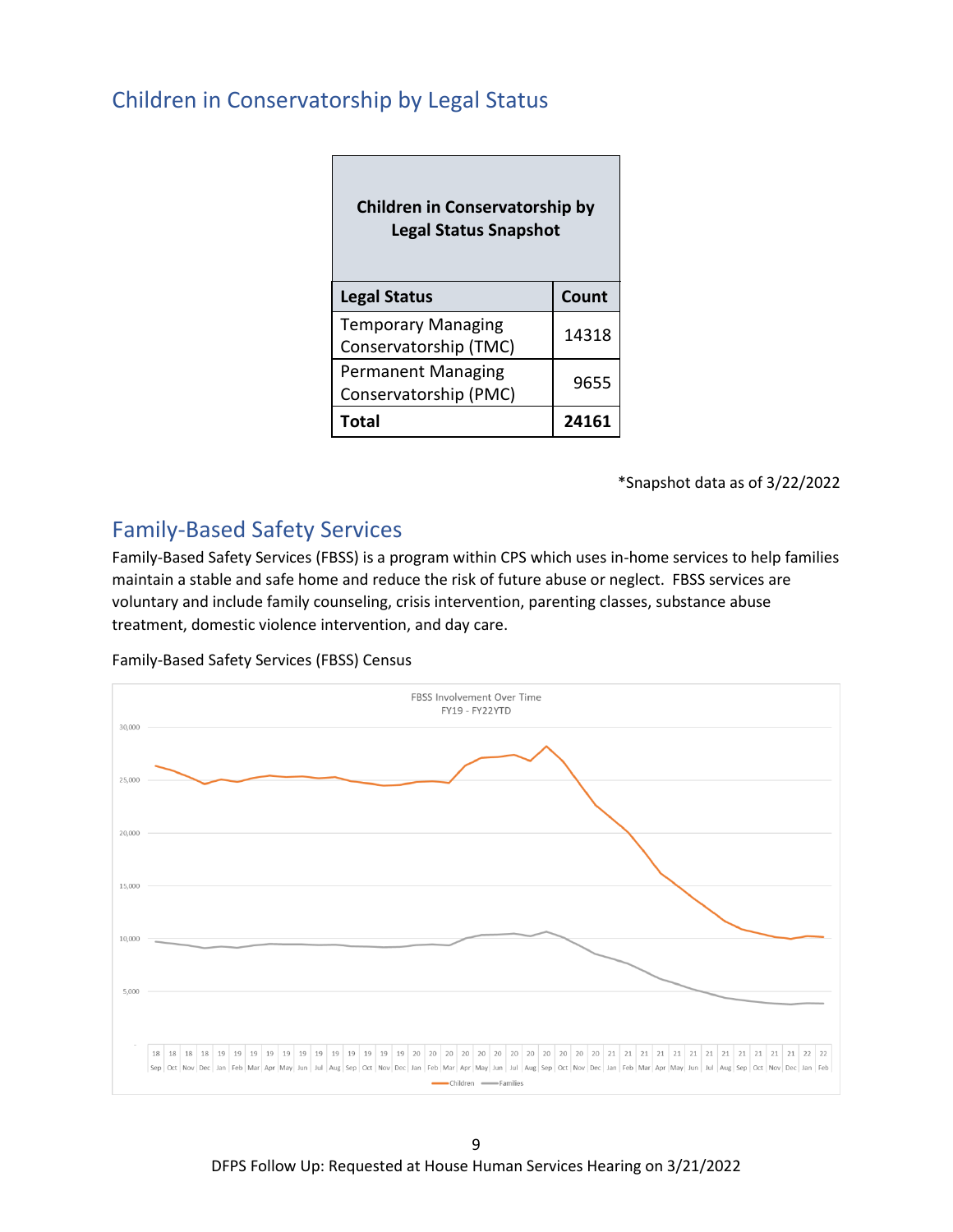| <b>FBSS Involvement Over Time</b> |                                         |          |          |  |  |  |
|-----------------------------------|-----------------------------------------|----------|----------|--|--|--|
|                                   | Fiscal Year 2019 - Fiscal Year 2022 YTD |          |          |  |  |  |
| Month                             | Year                                    | Children | Families |  |  |  |
| <b>Sep</b>                        | 18                                      | 26,379   | 9,718    |  |  |  |
| Oct                               | 18                                      | 25,936   | 9,545    |  |  |  |
| <b>Nov</b>                        | 18                                      | 25,355   | 9,352    |  |  |  |
| <b>Dec</b>                        | 18                                      | 24,641   | 9,125    |  |  |  |
| Jan                               | 19                                      | 25,073   | 9,244    |  |  |  |
| Feb                               | 19                                      | 24,829   | 9,145    |  |  |  |
| Mar                               | 19                                      | 25,217   | 9,375    |  |  |  |
| Apr                               | 19                                      | 25,456   | 9,499    |  |  |  |
| May                               | 19                                      | 25,291   | 9,485    |  |  |  |
| Jun                               | 19                                      | 25,390   | 9,482    |  |  |  |
| Jul                               | 19                                      | 25,209   | 9,420    |  |  |  |
| Aug                               | 19                                      | 25,295   | 9,443    |  |  |  |
| <b>Sep</b>                        | 19                                      | 24,920   | 9,309    |  |  |  |
| Oct                               | 19                                      | 24,718   | 9,267    |  |  |  |
| <b>Nov</b>                        | 19                                      | 24,489   | 9,190    |  |  |  |
| <b>Dec</b>                        | 19                                      | 24,578   | 9,221    |  |  |  |
| Jan                               | 20                                      | 24,843   | 9,399    |  |  |  |
| Feb                               | 20                                      | 24,917   | 9,477    |  |  |  |
| Mar                               | 20                                      | 24,751   | 9,381    |  |  |  |
| Apr                               | 20                                      | 26,387   | 10,017   |  |  |  |
| May                               | 20                                      | 27,145   | 10,339   |  |  |  |
| Jun                               | 20                                      | 27,203   | 10,394   |  |  |  |
| Jul                               | 20                                      | 27,404   | 10,483   |  |  |  |
| Aug                               | 20                                      | 26,825   | 10,251   |  |  |  |
| Sep                               | 20                                      | 28,207   | 10,674   |  |  |  |
| Oct                               | 20                                      | 26,791   | 10,120   |  |  |  |
| Nov                               | 20                                      | 24,706   | 9,360    |  |  |  |
| Dec                               | 20                                      | 22,683   | 8,581    |  |  |  |
| Jan                               | 21                                      | 21,402   | 8,121    |  |  |  |
| Feb                               | 21                                      | 20,084   | 7,662    |  |  |  |
| Mar                               | 21                                      | 18,216   | 6,939    |  |  |  |
| Apr                               | 21                                      | 16,239   | 6,205    |  |  |  |
| May                               | 21                                      | 15,041   | 5,715    |  |  |  |
| Jun                               | 21                                      | 13,868   | 5,223    |  |  |  |
| Jul                               | 21                                      | 12,763   | 4,813    |  |  |  |
| Aug                               | 21                                      | 11,619   | 4,418    |  |  |  |
| <b>Sep</b>                        | 21                                      | 10,916   | 4,182    |  |  |  |
| Oct                               | 21                                      | 10,532   | 4,008    |  |  |  |
| Nov                               | 21                                      | 10,161   | 3,877    |  |  |  |
| <b>Dec</b>                        | 21                                      | 10,007   | 3,805    |  |  |  |
| Jan                               | 22                                      | 10,247   | 3,905    |  |  |  |
| Feb                               | 22                                      | 10,158   | 3,857    |  |  |  |

DFPS Follow Up: Requested at House Human Services Hearing on 3/21/2022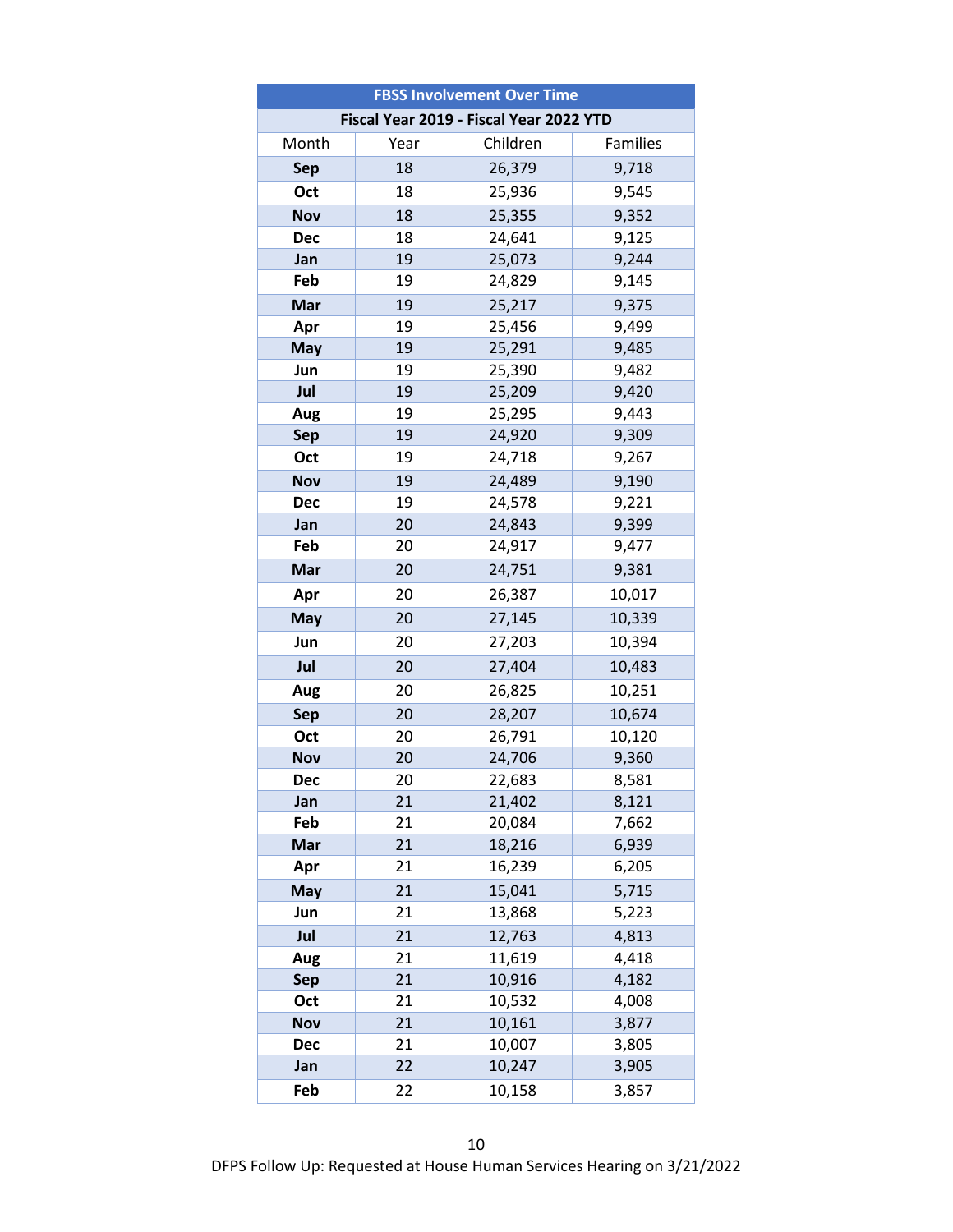# <span id="page-10-0"></span>Removal Trends

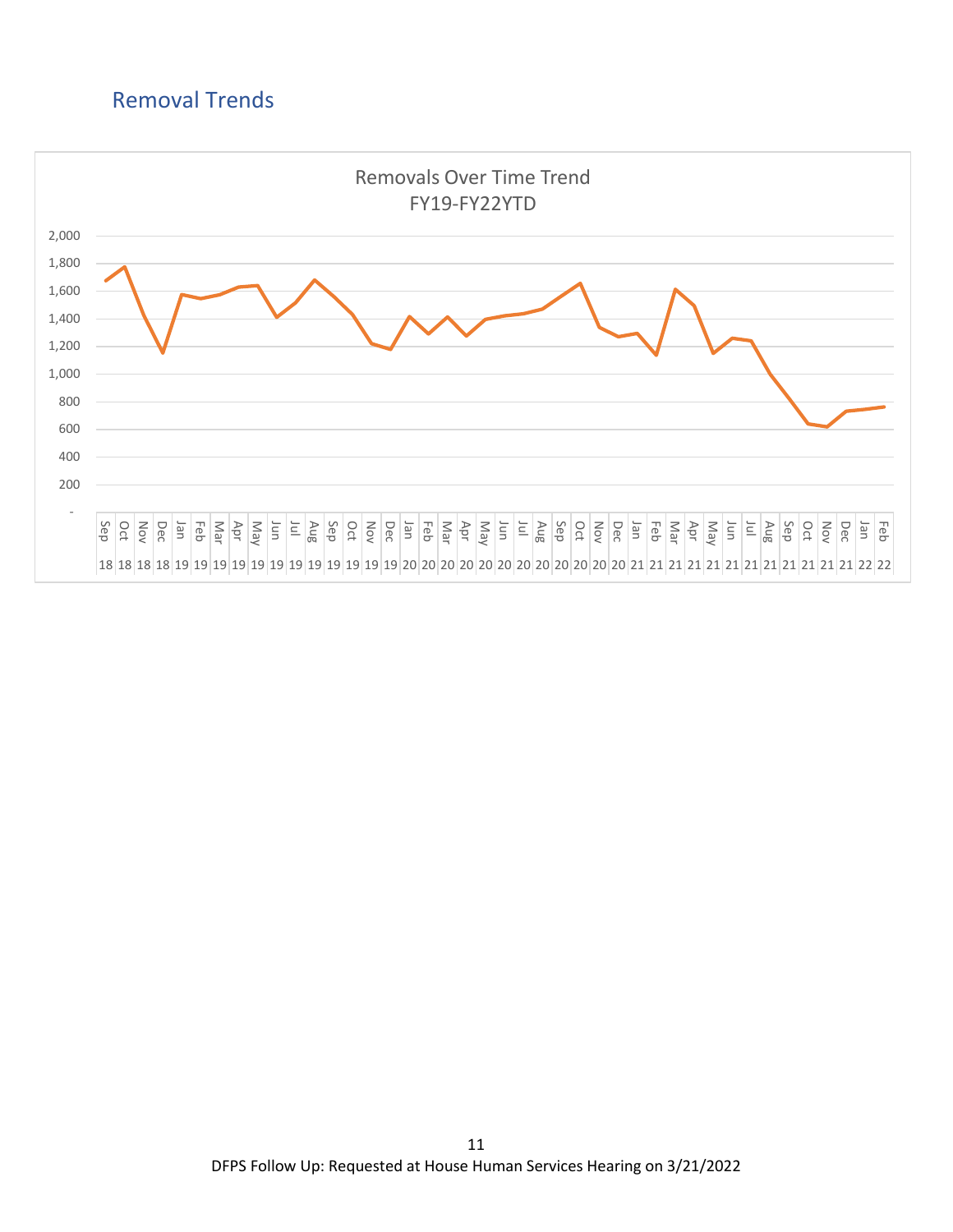| <b>Removals Over Time</b>               |          |                        |  |  |
|-----------------------------------------|----------|------------------------|--|--|
| Fiscal Year 2019 - Fiscal Year 2022 YTD |          |                        |  |  |
| <b>Month</b>                            | Year     | <b>Number Removals</b> |  |  |
| <b>Sep</b>                              | 18       | 1,676                  |  |  |
| Oct                                     | 18       | 1,777                  |  |  |
| <b>Nov</b>                              | 18       | 1,427                  |  |  |
| <b>Dec</b>                              | 18       | 1,153                  |  |  |
| Jan                                     | 19       | 1,577                  |  |  |
| Feb                                     | 19       | 1,547                  |  |  |
| Mar                                     | 19       | 1,575                  |  |  |
| Apr                                     | 19       | 1,630                  |  |  |
| May                                     | 19       | 1,642                  |  |  |
| Jun                                     | 19       | 1,412                  |  |  |
| Jul                                     | 19       | 1,517                  |  |  |
| Aug                                     | 19       | 1,682                  |  |  |
| Sep                                     | 19       | 1,563                  |  |  |
| Oct                                     | 19       | 1,432                  |  |  |
| <b>Nov</b>                              | 19       | 1,221                  |  |  |
| <b>Dec</b>                              | 19       | 1,179                  |  |  |
| Jan                                     | 20       | 1,417                  |  |  |
| Feb                                     | 20       | 1,291                  |  |  |
| Mar                                     | 20       | 1,414                  |  |  |
| Apr                                     | 20       | 1,277                  |  |  |
| May                                     | 20       | 1,397                  |  |  |
| Jun                                     | 20       | 1,422                  |  |  |
| Jul                                     | 20       | 1,438                  |  |  |
| Aug                                     | 20       | 1,471                  |  |  |
| <b>Sep</b>                              | 20       | 1,566                  |  |  |
| Oct                                     | 20       | 1,657                  |  |  |
| <b>Nov</b>                              | 20       | 1,339                  |  |  |
| <b>Dec</b>                              | 20       | 1,271                  |  |  |
| Jan                                     | 21       | 1,295                  |  |  |
| Feb                                     | 21       | 1,138                  |  |  |
| Mar                                     | 21       | 1,615                  |  |  |
| Apr                                     | 21       | 1,495                  |  |  |
| <b>May</b>                              | 21       | 1,151                  |  |  |
| Jun                                     | 21       | 1,261                  |  |  |
| Jul                                     | 21       | 1,241                  |  |  |
| Aug                                     | 21       | 999                    |  |  |
| <b>Sep</b>                              | 21       | 822                    |  |  |
| Oct                                     | 21<br>21 | 640<br>619             |  |  |
| <b>Nov</b><br><b>Dec</b>                | 21       | 732                    |  |  |
|                                         |          |                        |  |  |
| Jan                                     | 22       | 745                    |  |  |
| Feb                                     | 22       | 763                    |  |  |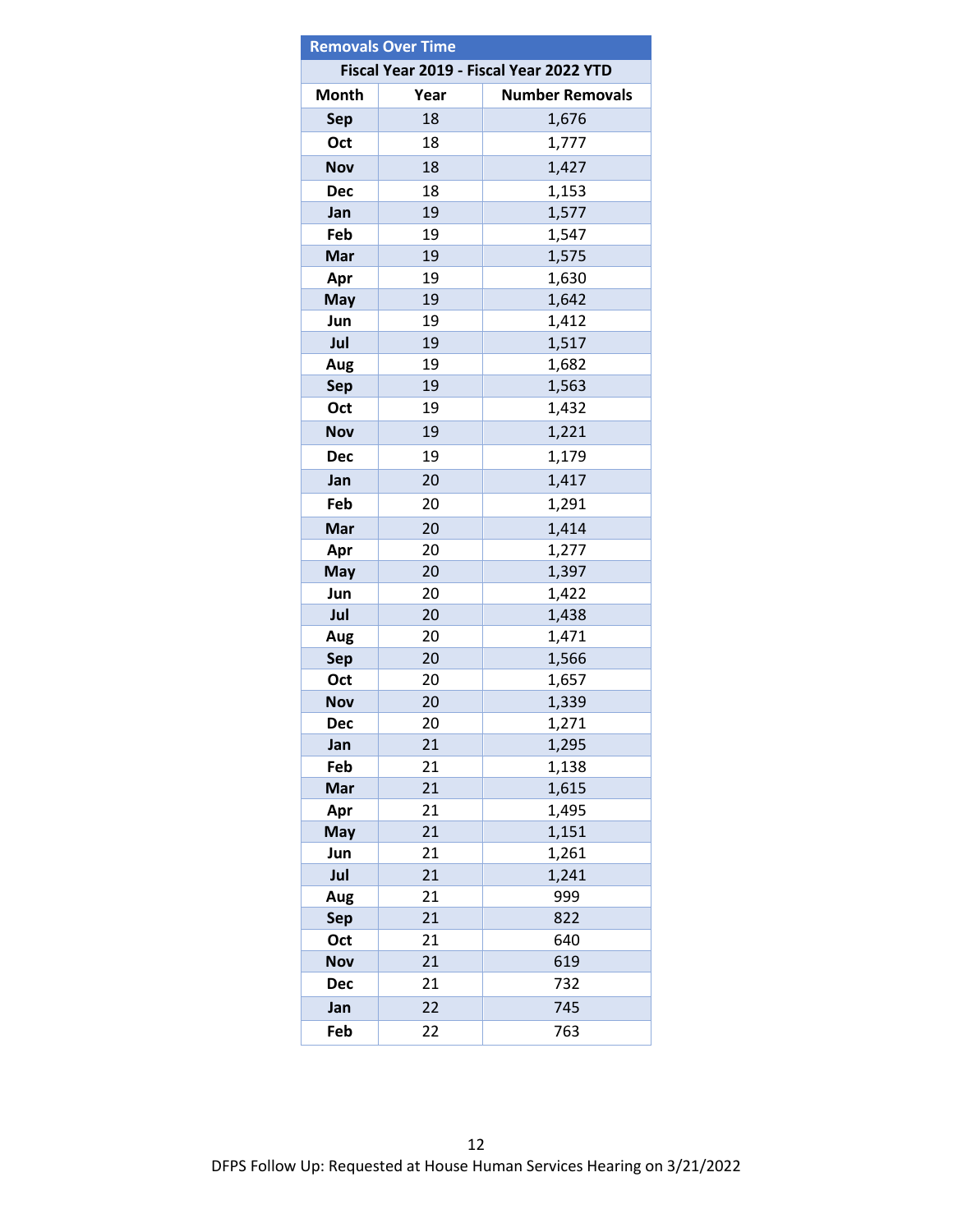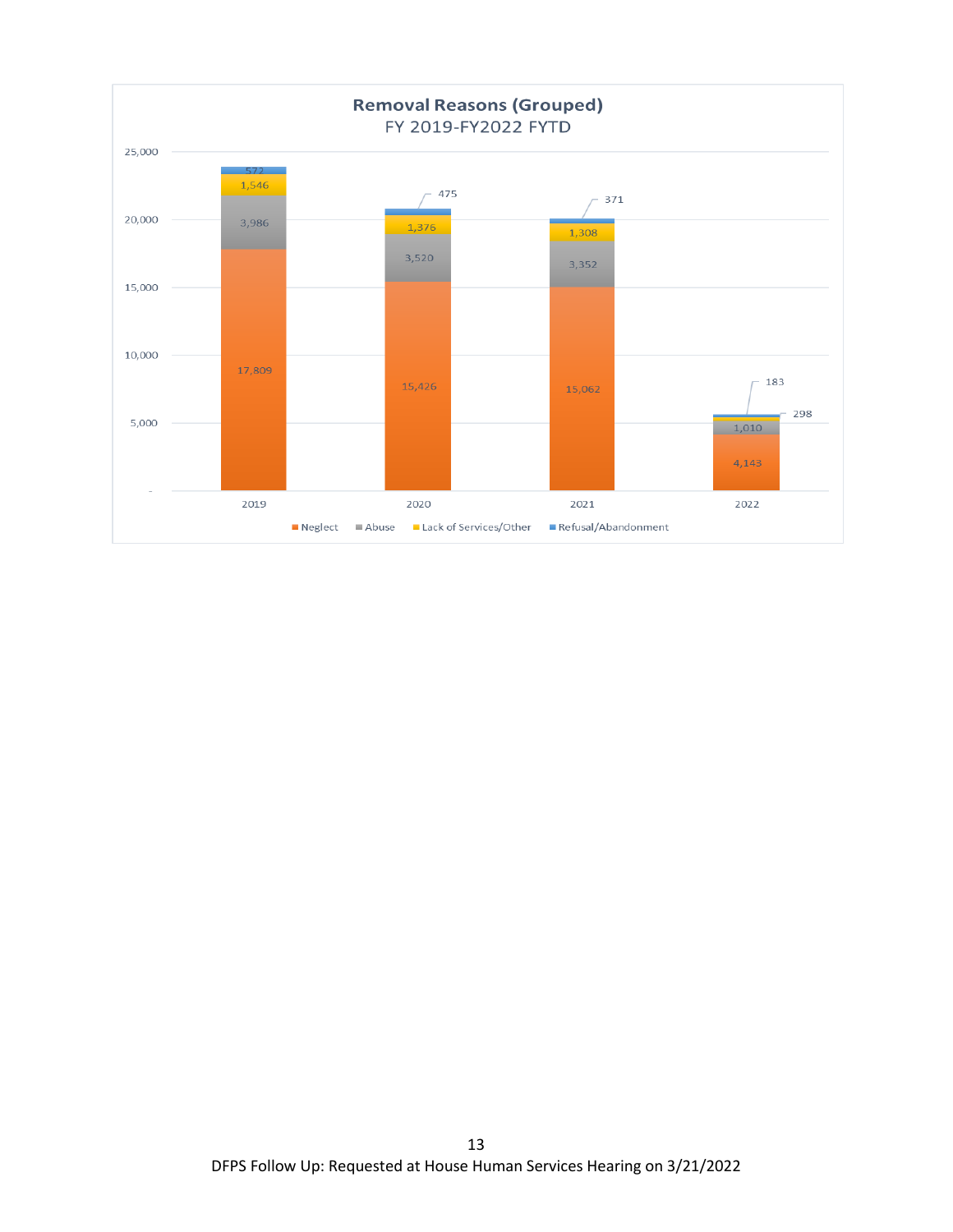#### **Removal Reasons by FY**

#### **FY 2019 to FY 2022 FYTD**

| <b>Removal Reasons</b>                   | 19    | '20   | '21   | 22           |
|------------------------------------------|-------|-------|-------|--------------|
| <b>Neglectful Supervision</b>            | 15257 | 13564 | 13172 | 3433         |
| <b>Medical Neglect</b>                   | 724   | 527   | 514   | 195          |
| <b>Physical Neglect</b>                  | 1828  | 1335  | 1376  | 515          |
| <b>Physical Abuse</b>                    | 2811  | 2527  | 2324  | 749          |
| <b>Sexual Abuse</b>                      | 852   | 743   | 750   | 203          |
| <b>Emotional Abuse</b>                   | 248   | 187   | 206   | 43           |
| <b>Labor and Sex Trafficking</b>         | 75    | 63    | 72    | 15           |
| <b>Other</b>                             | 267   | 227   | 209   | 49           |
| <b>Lack of MH/IDD Services</b>           | 161   | 120   | 146   | 36           |
| <b>Lack of Medical Services</b>          | 71    | 50    | 33    | 15           |
| <b>Solely to Obtain MH Services</b>      | 65    | 60    | 54    | 4            |
| <b>Lack of Juvenile Justice Services</b> | 11    | 7     | 9     | $\mathbf{0}$ |
| <b>Refusal to Accept Parental Resp</b>   | 971   | 912   | 857   | 194          |
| <b>Baby Moses</b>                        | 21    | 25    | 8     | 6            |
| Abandonment                              | 551   | 450   | 363   | 177          |

| <b>Removal Reasons (Grouped)</b> | 2019   | 2020   | 2021   | 2022  |
|----------------------------------|--------|--------|--------|-------|
| <b>Neglect</b>                   | 17,809 | 15.426 | 15,062 | 4,143 |
| Abuse                            | 3,986  | 3.520  | 3.352  | 1,010 |
| Lack of Services/Other           | 1.546  | 1.376  | 1,308  | 298   |
| Refusal/Abandonment              | 572    | 475    | 371    | 183   |

For visualization purposes removal reasons are grouped into the following four buckets:

- Neglect Neglectful Supervision, Medical Neglect, Physical Neglect
- Abuse Physical Abuse, Sexual Abuse, Emotional Abuse, Labor and Sex Trafficking
- Lack of Services/Other Lack of MH/IDD Services, Lack of Medical Services, Solely to Obtain MH Services, Lack of Juvenile Justice Services, Refusal to Accept Parental Responsibility
- Baby Moses/Abandonment Baby Moses, Abandonment

**Note: A child may be removed for more than 1 reason, therefore the total of all removal reasons will be higher than the total count of children removed.**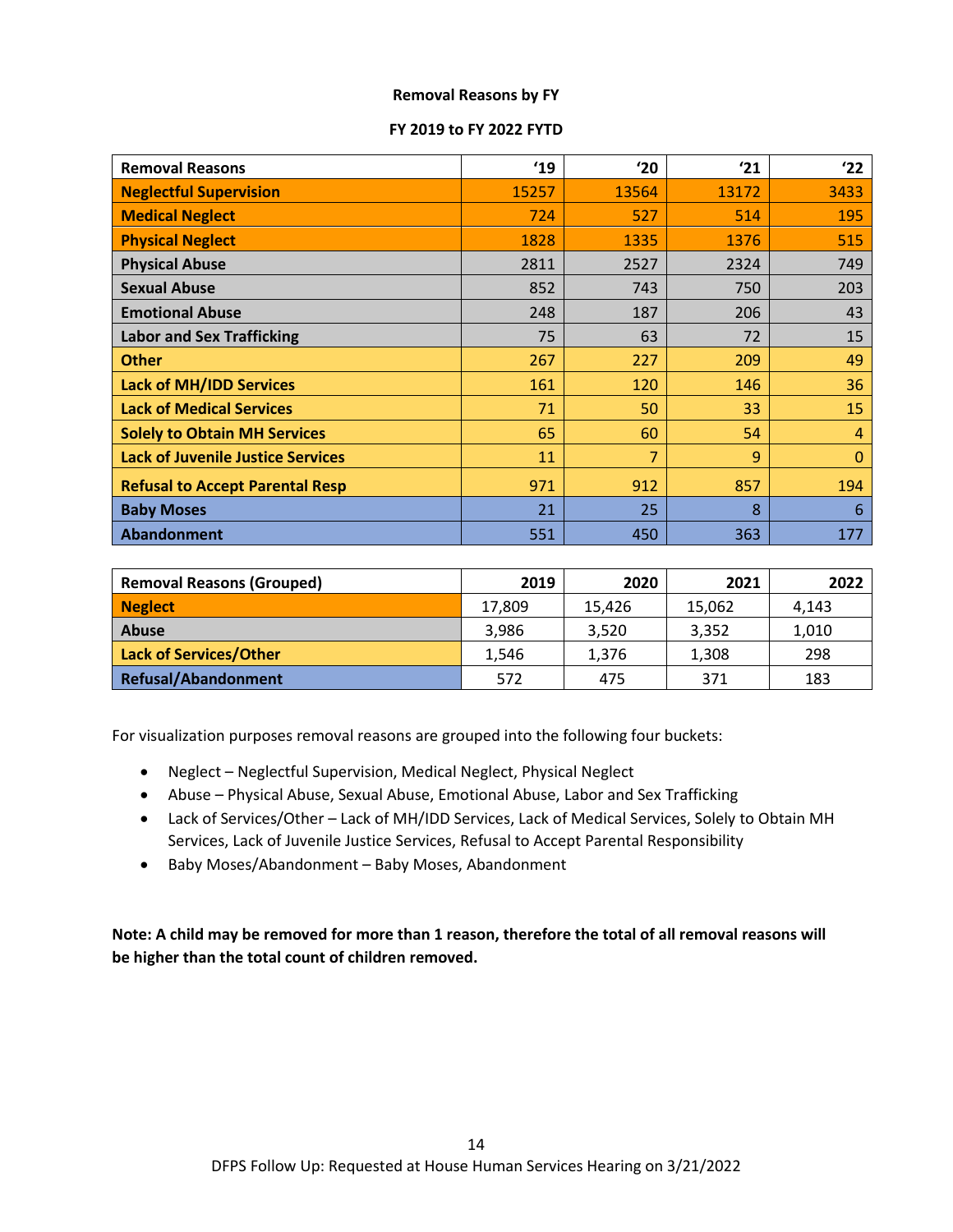# <span id="page-14-0"></span>Refuge Child Info

| <b>Youth</b> | <b>New Placement</b>         | <b>Services</b>                                                                                                                                                                                                               |
|--------------|------------------------------|-------------------------------------------------------------------------------------------------------------------------------------------------------------------------------------------------------------------------------|
| Child 1      | <b>GRO</b>                   | Referred to Care Coordination Team<br>$\bullet$<br>Medical exam is scheduled for March 16, 2022<br>Dental Exam: 03/17/2022<br>Eye Exam: 03/23/3033<br>Psychiatric Appointment: 03/30/2022                                     |
| Child 2      | Returned home<br>2/11        | Youth turned 18 years old - DFPS custody dismissed                                                                                                                                                                            |
| Child 3      | <b>TJJD Youth</b>            | Not CPS Youth                                                                                                                                                                                                                 |
| Child 4      | <b>ICPC</b>                  | Returned to their state                                                                                                                                                                                                       |
| Child 5      | Kinship Placement            | Physician Visit was 1/25/22 she had labs conducted<br>$\bullet$<br>Next medical appointment: 09/15/2022<br>Last psychological evaluation: 09/13/2021<br>Last dental exam: 10/26/2021<br>Next dental exam scheduled: 04 / 2022 |
| Child 6      | <b>GRO</b>                   | Therapy on $3/15/22$<br>٠<br>Group Therapy 3/10/22<br>Annual Medical 4/13/22<br>Child and Adolescent Needs and Strengths Assessment<br>(CANS) 3/15/22<br>Psychological evaluation on 4/6/22<br>Dental exam 3/24/2022          |
| Child 7      | <b>ICPC</b>                  | Returned to their state                                                                                                                                                                                                       |
| Child 8      | <b>RTC</b>                   | Therapy Appointment $3/25/22$ – on site therapy twice a<br>week<br>Telehealth appointment 12/17/21<br>Health Steps 3/16/22<br>Eye Exam 3/23/22                                                                                |
| Child 9      | <b>Return Home</b><br>3/9/22 | Individual Therapy on 3/14/22<br>Psychiatric Evaluation on 3/15/22<br>Medical appointment 3/17/22<br>Denham 3/15/22                                                                                                           |
| Child 10     | <b>Foster Home</b>           | Medical Appointment 5/16/22<br>٠<br>Psychiatrist Appointment 3/3/22<br>Therapy Appointment 3/21/2                                                                                                                             |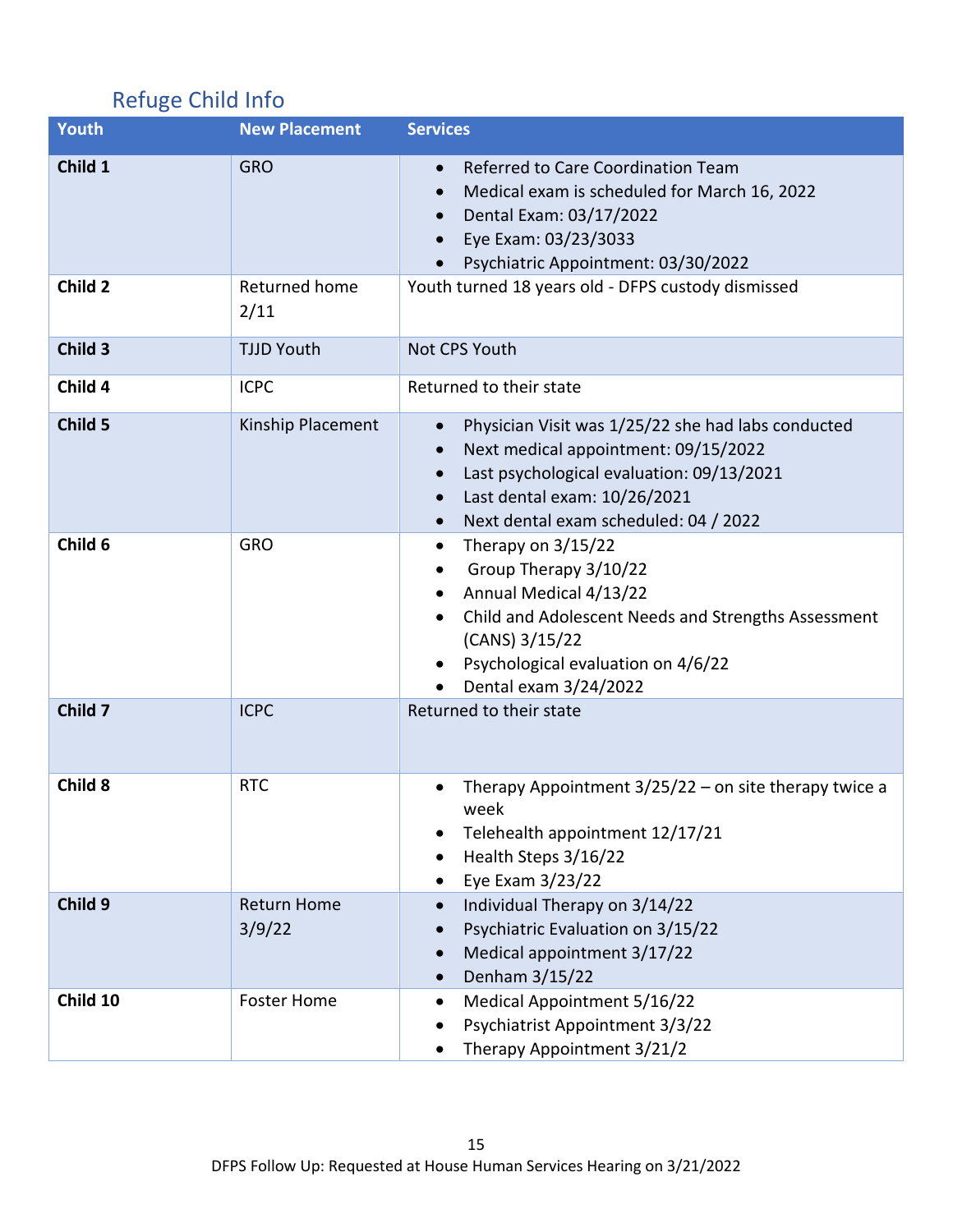| Child 11 | Supervised<br>Independent Living | Individual Therapy Appointment 3/16/22                                                                                                                                                                        |
|----------|----------------------------------|---------------------------------------------------------------------------------------------------------------------------------------------------------------------------------------------------------------|
| Child 12 | <b>RTC</b>                       | Therapy Appointment on 3/23/22<br>Medical Appointment 3/11/22<br>$\bullet$<br>Dental Exam 3/17/22                                                                                                             |
| Child 13 | RTC                              | Family Therapy 3/21/22<br>Will receive Anger Management and Cognitive<br>Behavioral Therapy, Trauma Therapy<br>Medical Appointment 3/11/22<br>Psychological Appointment 3/17/22<br>Dental Appointment 3/17/22 |
| Child 14 | <b>RTC</b>                       | Therapy Appointment 3/23/22<br>Medical Appointment 3/4/22<br>٠<br>Dental Appointment 3/17/22                                                                                                                  |

Notes:

- Children 1 through 6 are the same children included on the timelines presented to the committee.
- The 14 children referenced in the above chart were at The Refuge *at some point in time* from when the initial intake was received in January to when DFPS moved children from The Refuge in March. Some of the above children left The Refuge prior to DFPS moving children in March.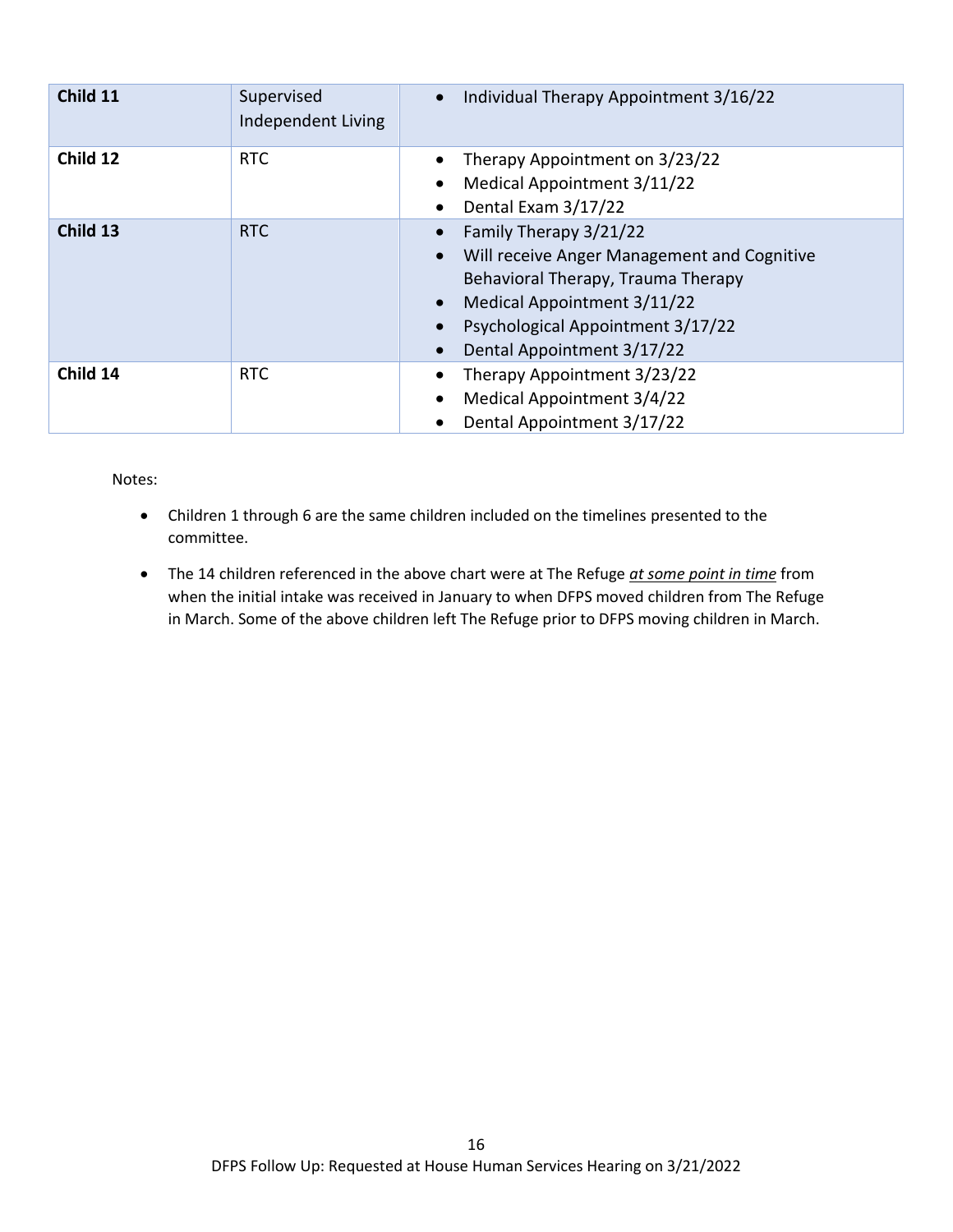# <span id="page-16-0"></span>Refuge Reporter Info

| <b>Date</b> | <b>Reporter Type</b>                                                                   |  |  |  |  |  |
|-------------|----------------------------------------------------------------------------------------|--|--|--|--|--|
| 1/24/22     | Refuge Employee #1                                                                     |  |  |  |  |  |
| 1/25/22     | Refuge Employee #2                                                                     |  |  |  |  |  |
| 2/8/22      | <b>HHSC Employee</b>                                                                   |  |  |  |  |  |
| 2/9/22      | <b>Probation Officer #1</b>                                                            |  |  |  |  |  |
| 2/9/22      | <b>Probation Officer #2</b>                                                            |  |  |  |  |  |
| 2/22/22     | Refuge Employee #1                                                                     |  |  |  |  |  |
| 2/25/22     | DFPS Employee #1                                                                       |  |  |  |  |  |
| 2/26/22     | Human Trafficking Hotline employee                                                     |  |  |  |  |  |
| 3/2/22      | Local Mental Health Authority employee/ Refuge employee #3                             |  |  |  |  |  |
| 3/4/22      | Employee for an anti-trafficking organization who heard about the alleged abuse from a |  |  |  |  |  |
|             | colleague                                                                              |  |  |  |  |  |
| 3/8/22      | DFPS Employee #2                                                                       |  |  |  |  |  |
| 3/11/22     | Refuge Employee #4                                                                     |  |  |  |  |  |
| 3/11/22     | CASA Advocate for a child who was once, but is no longer, at The Refuge                |  |  |  |  |  |

Notes:

- These intakes are comprehensive and include multiple children and types of allegations (i.e. nude photos, staff sleeping, etc.).
- In order to protect the confidentiality of the reporter, "employee" could be a current or former employee.
- There are two intakes in the list below that are not on the timeline outlined in the presentation.
	- $\circ$  The timeline for Investigation #2 does not explicitly indicate that there were two separate intakes on 2/9 from two separate probation officers. One intake alleged the bruises from restraint and the other intake alleged the nude pictures and drugs.
	- o An intake was received on 3/8 involving an allegation of staff sleeping. The outcry was made by child #7. A timeline was not done for child #7 as there was no outcry directly related to investigations 1, 2, or 3.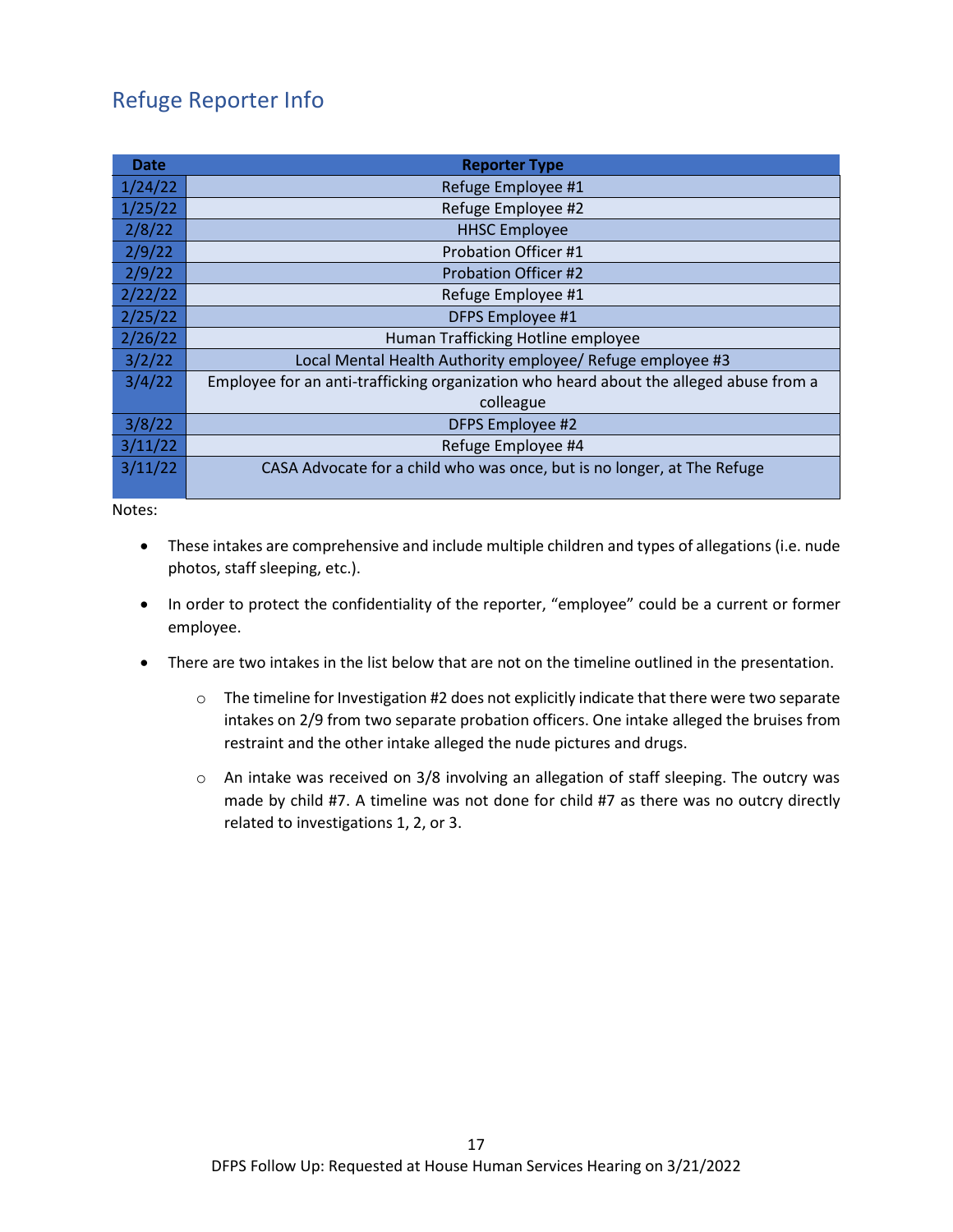# <span id="page-17-0"></span>Community-Based Care (CBC) Contract Language for Employee **Termination**

As part of the CBC contracts' Uniform Terms & Conditions,

Section 8.2.2 provides:

*Abeyance of Staff.* DFPS reserves the right to require Contractor to remove any employee, volunteer, or agent of the Contractor or any subcontractor from the provision of services under this contract or to prohibit any employee, volunteer, or agent of the Contractor or any subcontractor from having direct contact with DFPS referred clients or client records.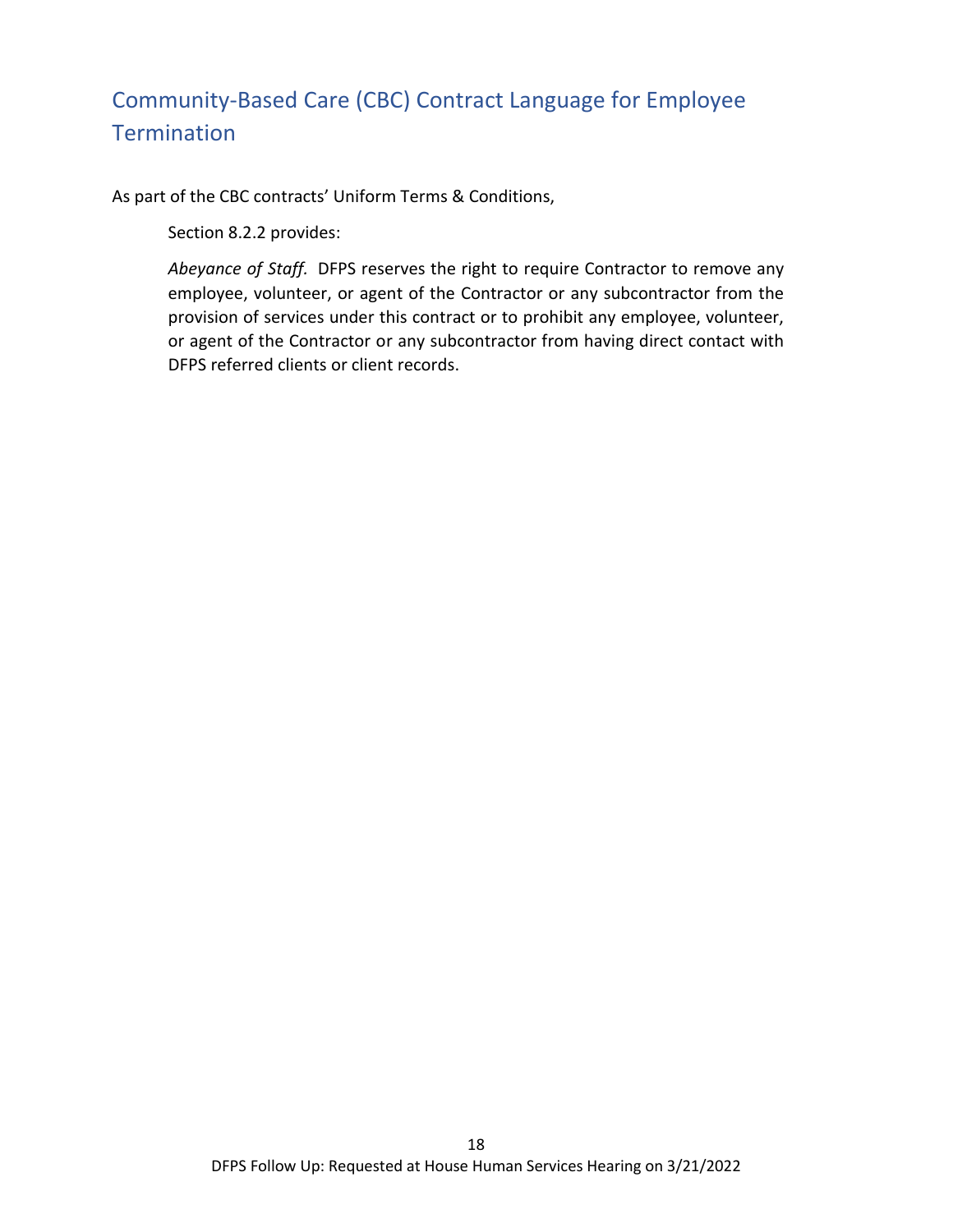# <span id="page-18-0"></span>Child Fatality Information

In FY2020, there were 44 fatalities in DFPS conservatorship. Of the 44 fatalities:

- 5 involved a child that succumbed to injuries as a result of fatal physical abuse that occurred prior to entering DFPS conservatorship;
- 1 child died due to complications from COVID-19 and had pre-existing medical conditions;
- 18 children died as a result of pre-existing complex medical conditions;
- 1 youth died from physical violence that occurred after she had run away from CPS care;
- 1 child died in a vehicle accident;
- 7 children died and the medical examiner ruled the deaths as undetermined but noted physical abuse. In 1 of the 7 fatalities, the disposition was found reason to believe for physical abuse in a kinship setting as the caregiver was allowing the parent access to the child;
- 2 youth died by suicide (1 youth in an emergency shelter, 1 youth in a kinship placement);
- 1 youth died from medical neglect (pulmonary thromboembolism) while in a residential treatment center;
- 3 children died after drowning (2 children in foster homes, 1 youth in an unauthorized kinship placement);
- 1 youth died from an accidental overdose of medication that contained serotonin; and
- 4 children died due to physical abuse that occurred in their placements (2 in foster care and 2 in kinship care).

In FY2021, there were there were 38 fatalities in DFPS conservatorship. Of the 38 fatalities:

- 8 involved a child that succumbed to injuries as a result of fatal physical abuse that occurred prior to entering DFPS conservatorship;
- 17 children died as a result of pre-existing complex medical conditions;
- 1 youth died from physical violence that occurred after he had run away from CPS care;
- 1 child died in a vehicle accident;
- 3 children died and the medical examiner ruled the deaths as undetermined. In 1 of the 3 deaths, the autopsy noted physical abuse. In 1 of the 3 fatalities, the disposition was found reason to believe for physical abuse in a kinship setting;
- 4 youth died by suicide (1 youth in a residential treatment center, 2 youth in a kinship placement, 1 youth was on runaway status);
- 2 children died after drowning (1 child in a foster home, 1 youth in a kinship placement); and
- 2 children died due to physical abuse that occurred in their kinship placements.

In FY2022, as of March 21, there have been 22 fatalities in DFPS conservatorship. Of the 22 fatalities:

- 3 involved the child succumbing to injuries as a result of fatal physical abuse that occurred prior to entering DFPS conservatorship;
- 1 child died due to complications from COVID-19 and had pre-existing medical conditions;
- 10 children died as a result of pre-existing complex medical conditions;
- 4 fatalities remain under investigation but appears that those deaths are related to pre-existing medical conditions;
- 1 youth died from a gunshot wound during a pursuit with law enforcement;
- 1 youth died from physical violence that occurred after he had run away from CPS care;
- 1 child died in a vehicle accident; and
- 1 child died after drowning.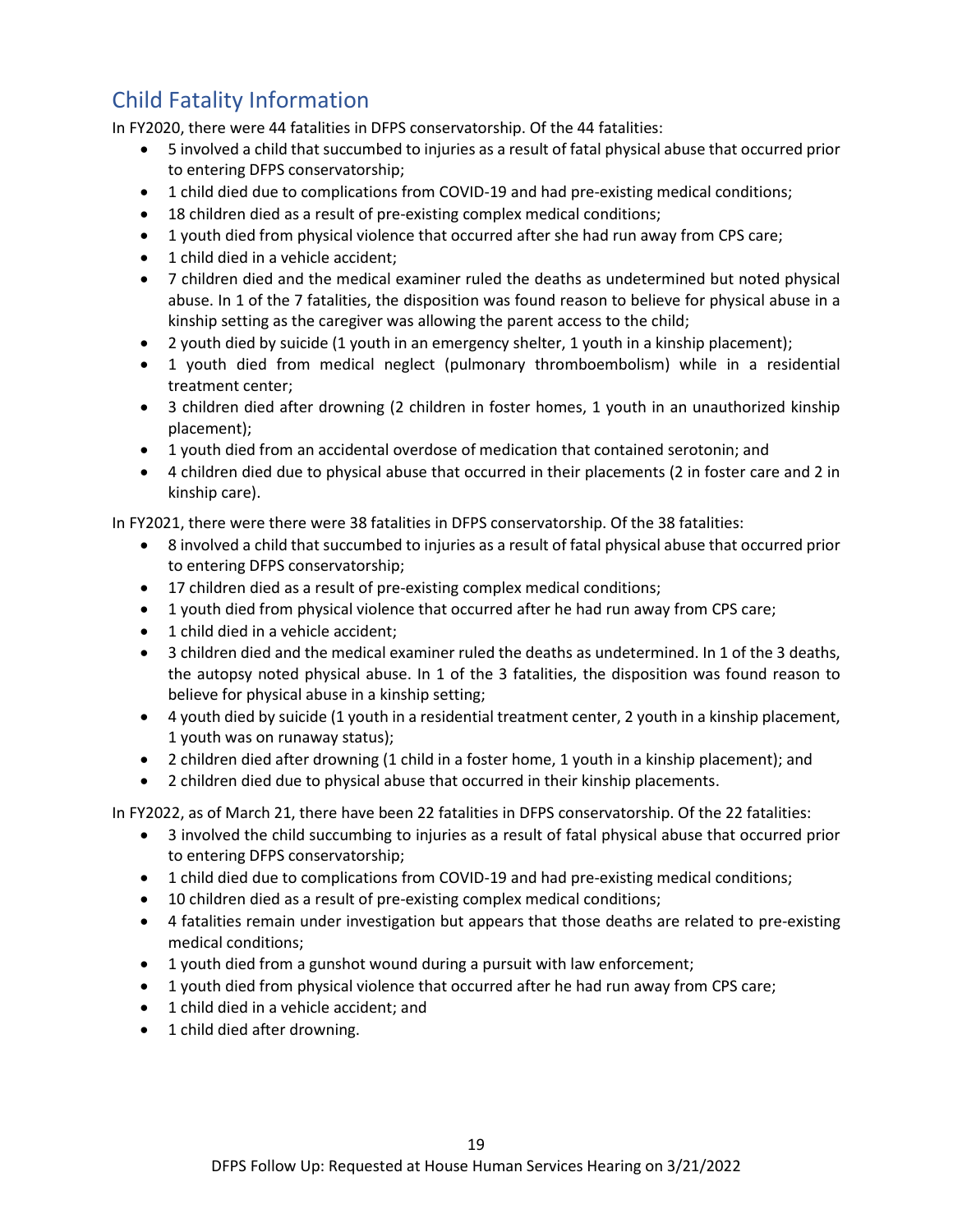## **Nationwide Comparison of Child Fatalities in the Foster Care System**

Comparing child fatalities between the states can be very difficult as some states do not investigate and report on all child fatalities, such as those where there was a terminal medical condition or if it was unsafe sleep related. When looking at Texas' overall size of population plus the level of needs for children in DFPS conservatorship, it can be hard to compare child fatalities since over 40 percent of fatalities in DFPS conservatorship are due to complex medical conditions that lead to the child's death.

Research conducted by The Children's Hospital of Philadelphia and University of Pennsylvania looked at the mortality rate for children in the foster care system across the US. (Article[: All-Cause Mortality Among](https://jamanetwork.com/journals/jamapediatrics/fullarticle/2764570)  [Children in the US Foster Care System, 2003-2016\)](https://jamanetwork.com/journals/jamapediatrics/fullarticle/2764570) In that study, they found that children in foster care are 42% more likely to die than children in the general population, largely irrespective of race or age. Comparing mortality data of children in foster care with that of the general child population between 2003-2016, the researchers also found that deaths of youth in foster care remained steady during this time period while deaths among children overall in the U.S. decreased 2.5% each year.

#### **Child Fatalities in DFPS Conservatorship Compared to Number of Children in DFPS Conservatorship**

| <b>Fiscal Year</b>        | FY2017 | <b>FY2018</b> | <b>FY2019</b> | <b>FY2020</b> | FY2021 |
|---------------------------|--------|---------------|---------------|---------------|--------|
| Number of Child           | 37     | 37            | 43            | 44            | 38     |
| <b>Fatalities in DFPS</b> |        |               |               |               |        |
| Conservatorship           |        |               |               |               |        |
| (regardless of            |        |               |               |               |        |
| cause/manner)             |        |               |               |               |        |
| Number of                 | 50,293 | 52,397        | 51,417        | 47,913        | 45,870 |
| Children in DFPS          |        |               |               |               |        |
| Conservatorship*          |        |               |               |               |        |
| Percentage                | 0.07%  | 0.07%         | 0.08%         | 0.09%         | 0.08%  |

\*from DFPS Data Book [CPS Conservatorship: Children in DFPS Legal Responsibility](https://www.dfps.state.tx.us/About_DFPS/Data_Book/Child_Protective_Services/Conservatorship/Children_in_Conservatorship.asp)

#### **Federal Data: Number of Child Fatalities Compared to Number Served by the Foster Care System During the Federal Fiscal Year\***

| <b>Fiscal Year</b>         | <b>FY2017</b> | <b>FY2018</b> | <b>FY2019</b> | <b>FY2020</b> | FY2021  |  |  |  |  |
|----------------------------|---------------|---------------|---------------|---------------|---------|--|--|--|--|
| Number of Child            | 386           | 323           | 385           | 360           | Pending |  |  |  |  |
| <b>Fatalities</b>          |               |               |               |               |         |  |  |  |  |
| Reported through           |               |               |               |               |         |  |  |  |  |
| <b>AFCARS</b>              |               |               |               |               |         |  |  |  |  |
| Number served by           | 685,399       | 686,508       | 676,168       | 631,832       |         |  |  |  |  |
| the foster care            |               |               |               |               |         |  |  |  |  |
| system during the          |               |               |               |               |         |  |  |  |  |
| <b>Federal Fiscal Year</b> |               |               |               |               |         |  |  |  |  |
| Percentage                 | 0.06%         | 0.05%         | 0.06%         | 0.06%         |         |  |  |  |  |

\*Data from U.S. Department of Health and Human Services, Administration for Children and Families, Administration on Children, Youth and Families, Children's Bureau, <https://www.acf.hhs.gov/cb>

Note: As states define conservatorship differently, this may not include the total number of kinship care related fatalities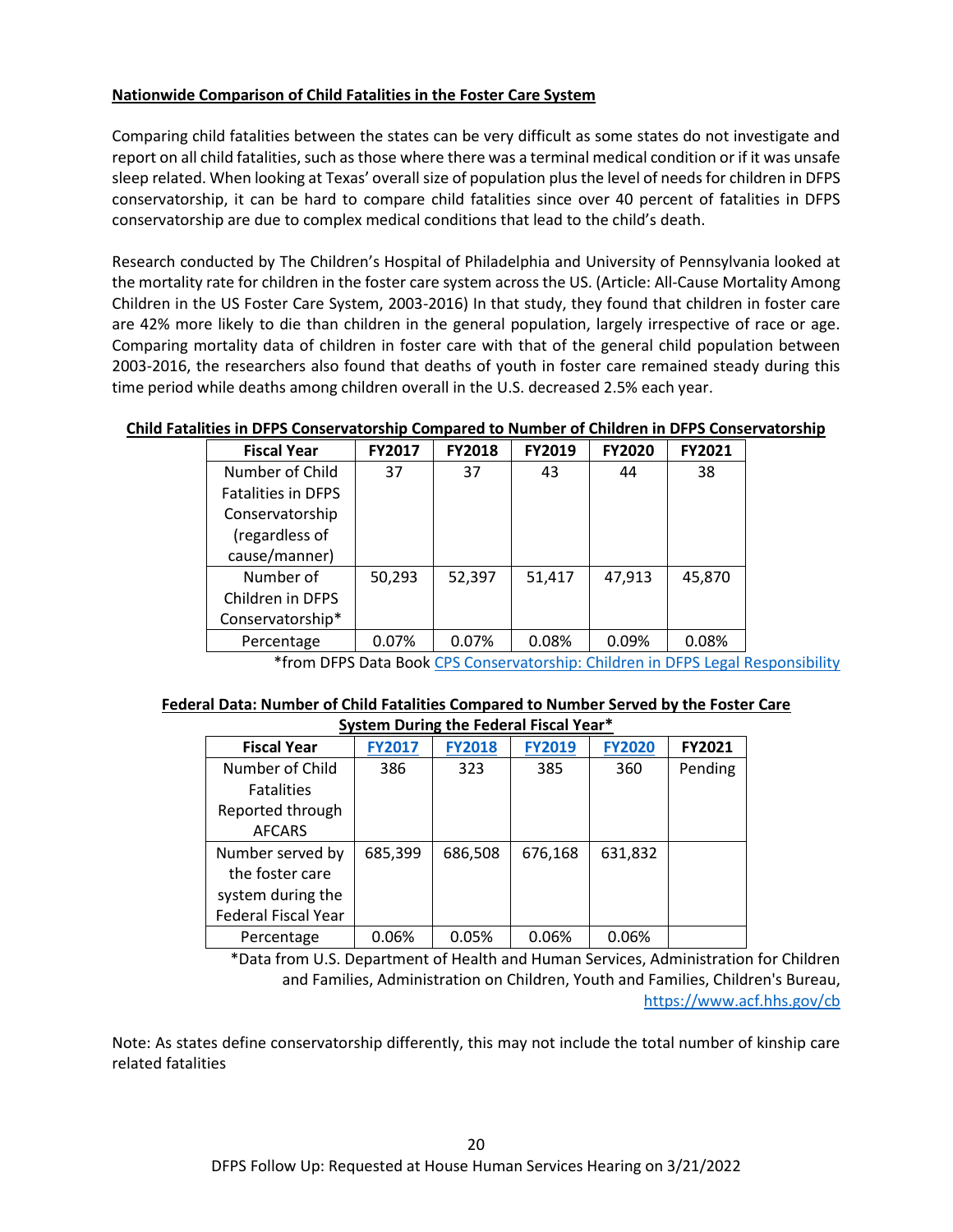# <span id="page-20-0"></span>Implementation Updates

# <span id="page-20-1"></span>SB 1896 Implementation Overview

## **SECTION 1 – Court must verify Department offered but relative declined Permanency Care Assistance.**

• Policy edits complete; sitting in queue with Policy Division.

### **SECTION 2 – Allows SSCCs to provide oversight for children without placement.**

• OCBCT is working with DFPS to update policy regarding Child Watch.

#### **SECTION 3 – Prohibits children/youth staying in offices AND expands Treatment Foster care**

• Policy revisions regarding no youth in offices completed. TFFC expansion is in process via contract updates.

#### **SECTION 4 – Requires a study on feasibility of creating a volunteer mentor program for youth in care.**

• Faith Based and Community Engagement (FBCE) in collaboration with the broader Prevention and Community Well-Being division has identified internal and external stakeholders to participate in implementation, held planning meeting, drafted mentor initiative report, delegated assignments for both study and report.

#### **SECTION 5 – Requires HHSC in collaboration with DFPS and CBCs to plan to increase placement capacity**

• OCBC Lead Section. The first quarterly reports will be submitted by SSCCs due March 31, 2022.

#### **SECTION 6 – Defines Community Based Care**

• Implementation complete

## **SECTION 7 – Requires SSCC have board composed of majority members from Texas; requires DFPS to include local community partners in SSCC selection process.**

• OCBC Lead Section - Several community outreach efforts were completed in the last quarter, including meeting with CASA staff, continual engagement with all SSCCs, and collaboration with The Alliance for Children and Family Services. OCBCT also onboarded a new Director of Outreach and Legislative relations, so this Director will further enhance the engagement between OCBCT and external stakeholders.

#### **SECTION 8 – Allows SSCCs to apply for waiver to some regulatory requirements**

• OCBC Lead Section – Met with HHSC 8/19/21; proposal developed; Implementation complete.

#### **SECTION 9 – Requires DFPS identify expansion of catchment areas**

• OCBC Lead Section - The RFAs for regions 3, 4, 5, and 9 will be released in early spring.

#### **SECTION 10 – Allows SSCC to implement own procedures; not required to follow Department policy.**

• OCBC Lead Section - continues work with DFPS and the SSCCs to identify policies that are different based on their specific practice models, as well as those that are agreed upon to remain consistent across the regions / catchments for the continuity of care.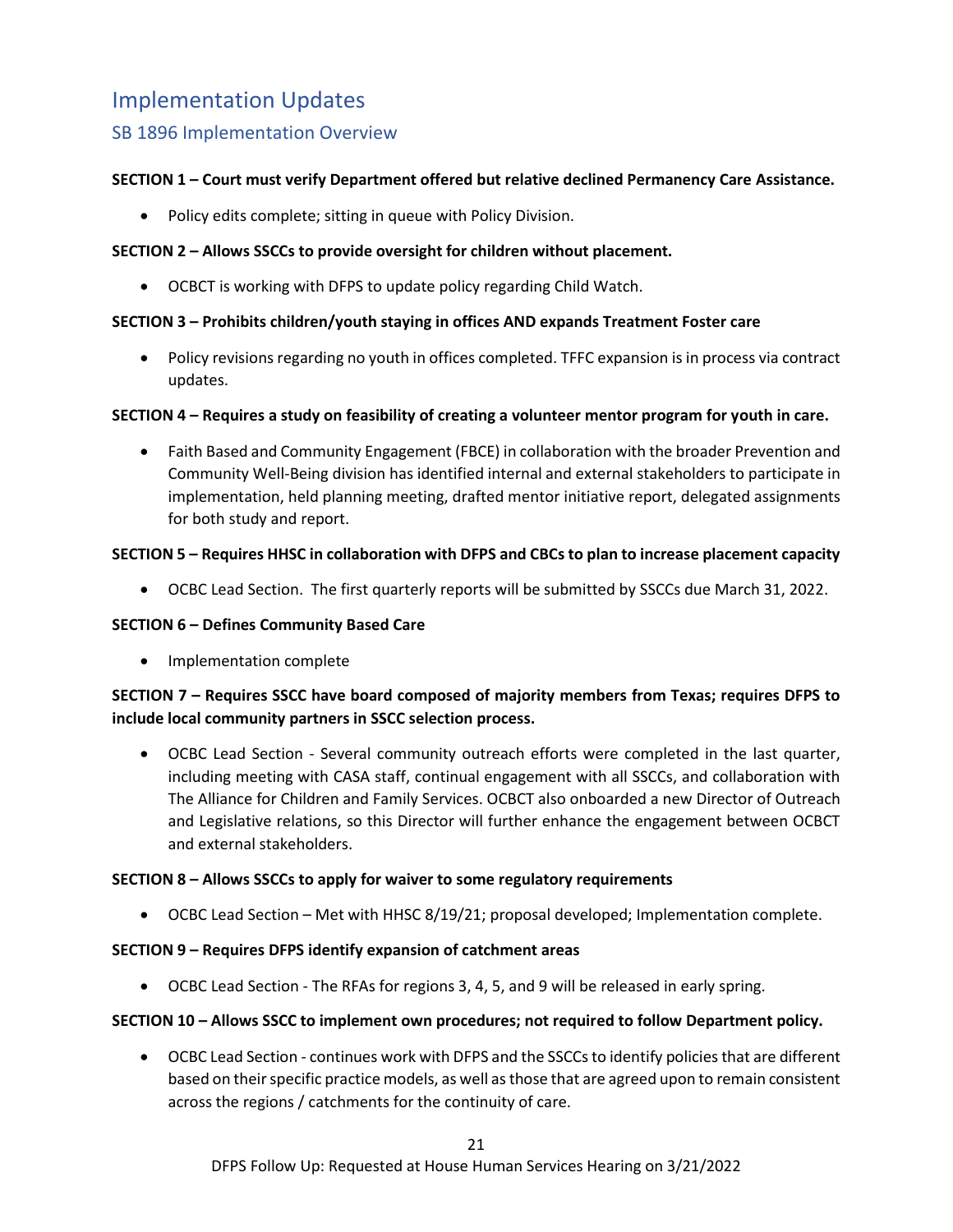# **SECTION 11- DFPS must develop protocols to allow unrestricted access to a third party who will establish interoperability of DFPS systems with SSCCs**

• On November 16, 2021 the Data Access and Governance Council quarterly meeting occurred. The OCBCT leads, a sub-committee of IT and Program SMEs from the SSCCs began meeting monthly in October to identify and prioritize the next stage of interoperability projects. From this subcommittee came two major interoperability projects: the completion of the placements and contacts. These two projects and 11 others are in the review and approval process with DFPS executive leadership.

#### **SECTION 12 – Creates Joint Legislative Committee for CBC**

• Waiting on creation of the Joint Legislative Committee currently

# **SECTION 13 – Creates two Medicaid managed care programs; one is Health Care for Foster Children and another is Mental Health.**

• HHSC Lead/CPS collaborating - DFPS provided suggestions on service utilization to HHSC. HHSC is pulling the service utilization data to develop a survey for residential providers. HHSC will run the survey by DFPS to get feedback. HHSC does not yet have a date on when the survey will be ready for review.

# **SECTION 14 – Deletes requirements for Child Specific Contracts to be reported through the Vendor reporting system.**

• Implementation Complete: Policy 6.4 Vendor Performance Reporting was updated to exclude child specific contracts from being reported in the Comptrollers Vendor Performance Tracking System. Policy 3.2.4 Vendor Performance Tracking Search was updated to exclude searching the Vendor Performance Tracking System prior to entering child specific contracts. Form 2044ACSC updated to remove VPS search documentation for child specific contracts.

## **SECTION 15 - Clarifies DFPS is a HHSC agency for purposes of procurement authority**

• HHSC Lead; no DFPS action required

## **SECTION 16 – Requires Department eliminate paper files and transition to fully electronic records management by 9/2023**

• DFPS Records Management Group - Data is currently being analyzed, but preliminary results suggest a majority of staff are interested in shifting to digital externals. In addition to the survey, a list of all externals is being updated and each area's current policies around externals are being reviewed. These items will help formulate the Current State Description.

#### **SECTION 17 - Requires State Auditor Office annually review DFPS performance-based contracts.**

• No action was required from DFPS to implement the State Auditor's Office (SAO) for the auditing of performance-based contracts. Enhancement requested of the System of Contract Operation and Reporting (SCOR) to better identify Community Based Care (CBC) documents.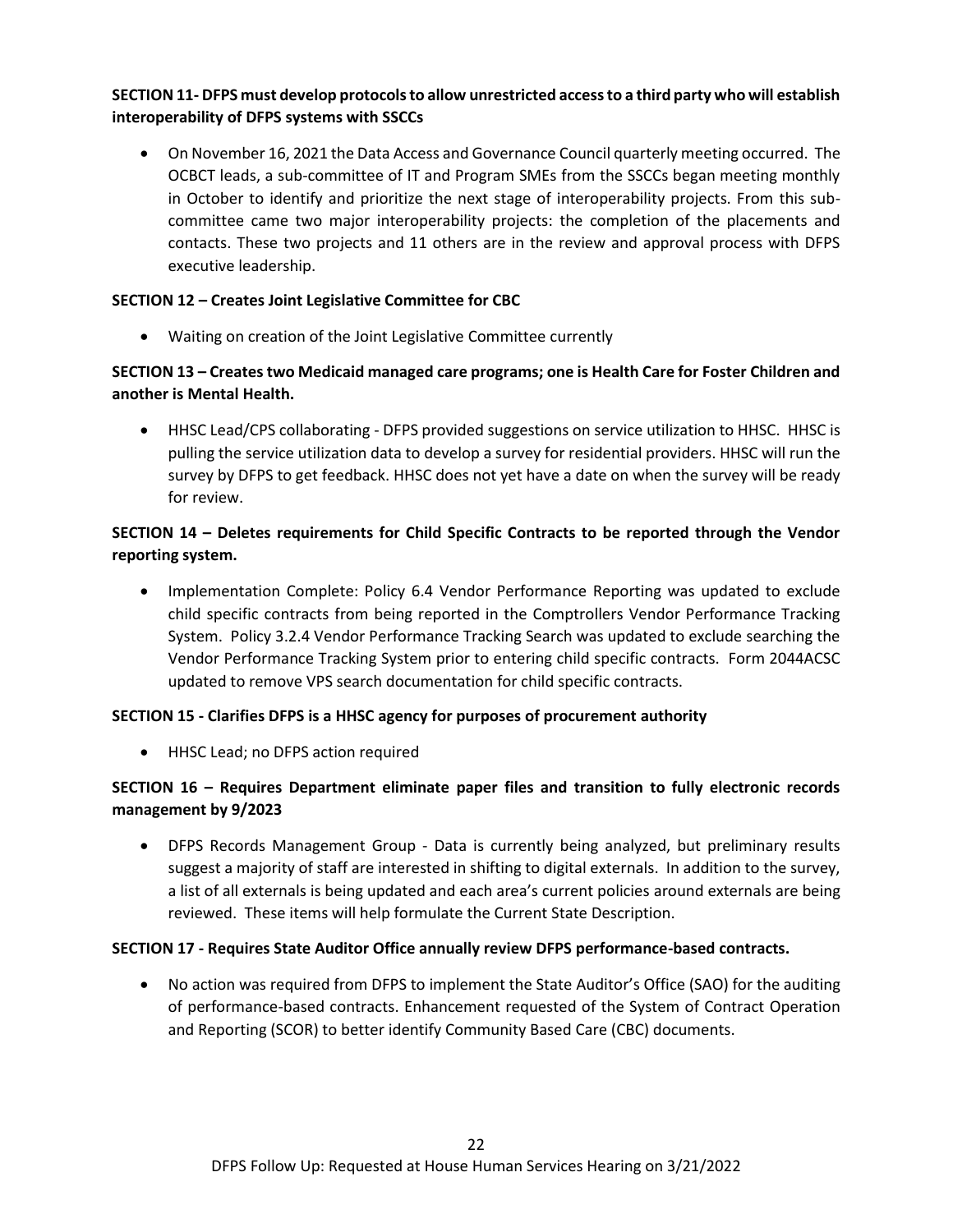**SECTION 18 – Requires Implementation of FFPSA Placements of Intense Plus, Congregate Care and QRTP; also requires DFPS develop capacity for pregnant/parenting use; human trafficking; supervised independent living; and placing children with parent in substance abuse treatment.**

#### **Intense Plus Pilot**

• One provider choice to participate in the Intense Plus Pilot. DFPS State Office Intense Plus Assessment Team received the requested documents from the provider. On-site tour of the facility was completed on 10/15/21 and met with the providers clinical and leadership team to discuss goals and needs for the provider to become contracted for intense plus. Checklist for next steps were outlined and sent to the provider. At this time provider has not completed next steps to add intense plus to their contract.

#### **Title IV-E funding for Congregate Care**

• FFPSA IT project requirements have been completed and development is underway.

## **QRTP Pilot**

• The implementation of the QRTP pilot is on target with first child to be served in June 2022.

## **Placement of Child with Parent in Substance Abuse Treatment**

• Workgroup established CPS program procedures for an MOU to pilot working with Nexus Substance Abuse Placement facility in DFW. Finance to work on the payment methods with HHSC.

#### **SECTION 19 – Requires interoperability between CLASS and IMPACT**

• ITS and CPS have discussed that currently HHSC regulatory staff can request access to IMPACT and that this mechanism to request access allows compliance with the bill language. There are currently over 800 active HHSC accounts with access to IMPACT as of October 20, 2021. In addition, DFPS staff have access to the CLASS system as of October 2020.

# **SECTION 20 – Requires HHSC to adopt a model for suicide intervention/prevention for residential care facilities.**

• HHSC Lead

# **SECTION 21 – Develop Provisional License for Relative Caregivers and Requires Use of data to identify at-risk providers.**

- HHSC is Lead on Provisional License for KIN/Relative Caregivers
- Identifying At-Risk Providers: The DFPS Data and Analytics team created a Residential Foster Care Risk Tool with the objective of generating a risk score for residential foster care operations based on multiple domains, but primarily related to child safety. Operations with a higher score are deemed to have "higher levels of risk", while operations with a lower score are deemed to have "lower levels of risk." The model is run monthly and most of the included variables look at information for the past year. This section is complete.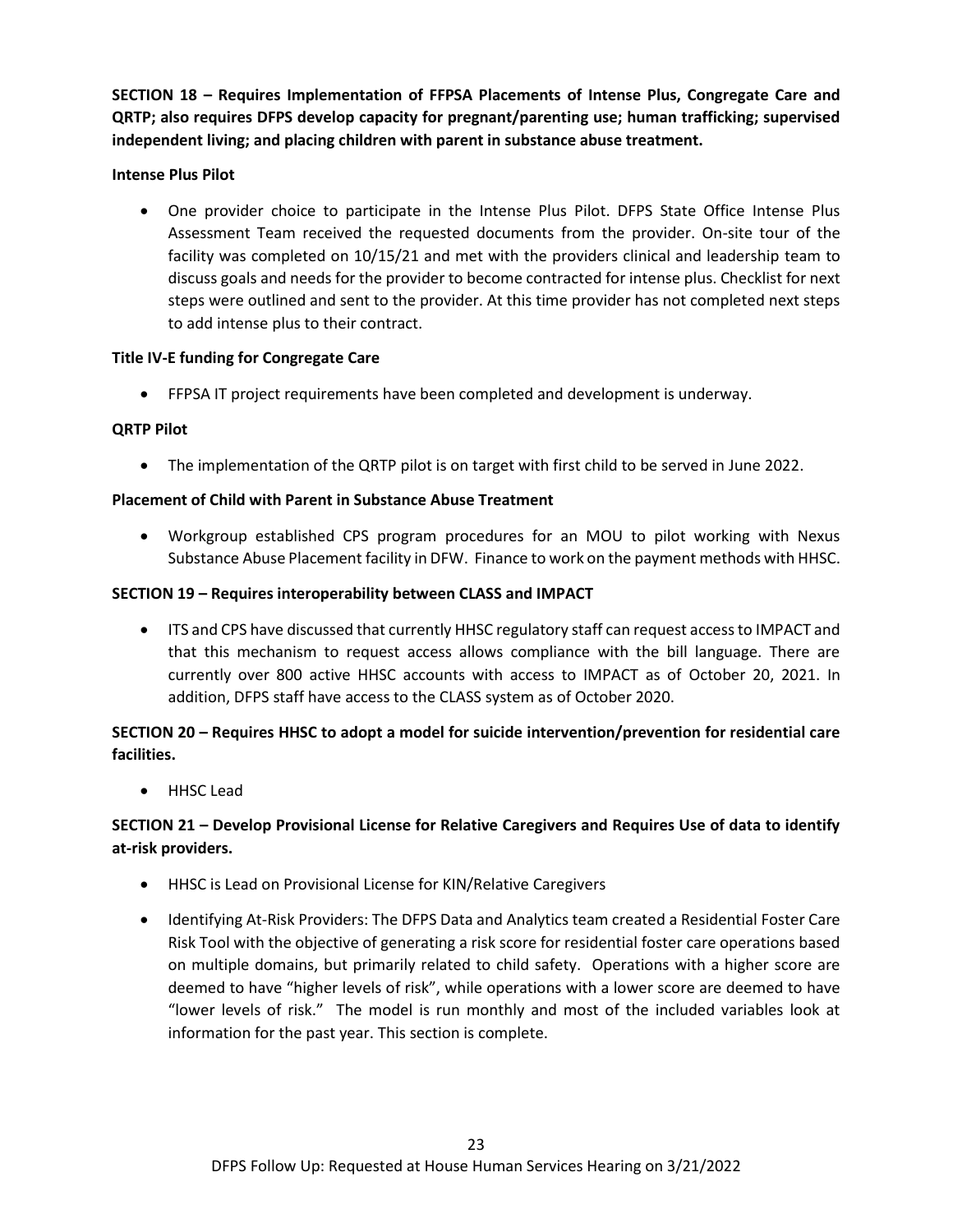**SECTION 22 Prohibits issuing citation to a GRO is agency has been without an administrator for 60 days or has made efforts to hire an administrator**

• HHSC Lead – no update

**SECTION 23 – Requires GRO's develop plan to meet the requirements of Section 20**

• HHSC Lead – no update

# **SECTION 24 – Adds six sections to the Human Resources Code on Regulation of GRO's; DFPS tasked with improving education outcomes; limiting placements in new facilities and a telehealth pilot.**

- IMPROVING EDUCATION OUTCOMES FOR CHILDREN: One on One meetings with GROs in individual regions were scheduled and held to discuss education issues and education plans, these meetings will continue throughout the next several months (averaging 10 per month).
- LIMIT ON PLACEMENTS FOR NEW FACILITY: DFPS Data and Analytics is lead on implementation but meets weekly with CPS and Residential Contracts to obtain feedback and direction on program specific decisions. They are in the process of finalizing the model with no anticipated barriers. **This section is complete**
- TELEHEALTH PILOT PROGRAM: HHSC is pulling together STAR Health telehealth services data and is requesting DFPS to identify Regions they should focus on.

# **SECTION 25 – Changes Human Resource Code to allow HHSC to issue a provisional to an applicant licensed in another state**

• HHSC Lead

**SECTION 26 – Repeals Family Code Relating to Readiness Review Process for CBCs; HHSC and DFPS no longer required to develop readiness review process.** 

• Complete

# **SECTION 27 – Requires HHSC/DFPS review Medicaid Integrated Care for Kids Model and determine if can do this in TX.**

• DFPS has been involved in joint meetings with HHSC. HHSC is concentrating on researching what the InCK model offers to see if any of the services are currently offered through STAR Health, since no funding was awarded. DFPS has requested HHSC to further research what other states are doing for InCK to better understand how it can benefit CPS children. Meeting held 1/20/22.

## **SECTION 28 – Requires Suicide Prevention Policy due 7/1/2022**

• HHSC lead

#### **SECTION 29 – Requires DFPS provide options for conducting independent review of childcare facilities.**

• CPI Lead - Child Care Investigations is in the process of moving their Internal Review team over to Internal Affairs. The anticipated move date is April 1, 2022.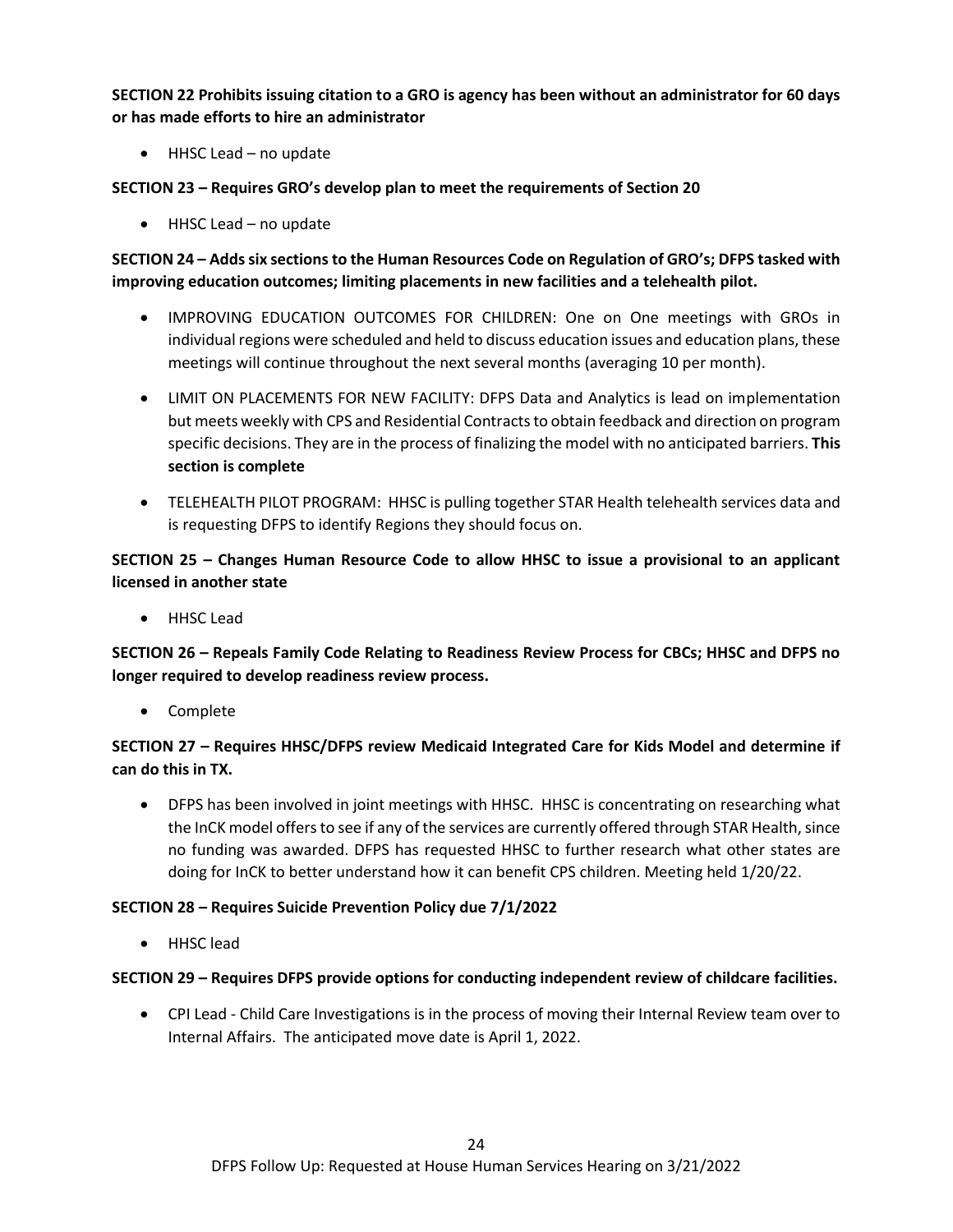#### **SECTION 30 – DFPS required to study extending Permanency Care Assistance benefits**

• CPS Conservatorship Director working with analytics and project management to determine questions for field staff and population that this expansion would affect. There are ongoing, regular meetings to discuss the completion of this study.

#### **SECTION 31 – Requires transition FBSS to Evidence Based Services by 2029**

• PEI Lead - Continue to in a holding pattern for Section 31. We believe the pilots in HB 3041 and 910 are going to feed into the rest of our implementation plan. At this point our focus is to get 3041 implemented as this pilot is driving our candidacy definition for FFPSA. The valuable insight we gather through implementing the HB 3041 pilots will help inform our available options for transitioning FBSS services to evidence-based programs in order to better support families and keep them safely together.

# **SECTION 32 – Adoption of Minimum Standards related to continuum of care operations, cottage homes operations and specialized childcare operations**

• HHSC Lead

## **SECTION 33 – Maximize Federal Chaffee Funds**

• We contracted with Texas Alliance of Child & Family Services and Monarch Family Services in a \$11.25 million procurement to roll out funding for current and former foster youth aged 18-27. We are utilizing our Preparation for Adult Living (PAL) Aftercare Case Management contractors to also roll out funding to out-of-care young adults aged 18-21. This program area will be rolling out \$3.5 million of funding over the course of FY21 – FY22. We are currently working on rolling out a job training and internship program funded with these dollars utilizing a partnership with transition centers in Regions 7 and 10, which may include MOUs with Texas Workforce Commission as well. We are also working with Texas State University in establishing a paid internship and leadership development program for former foster youth.

#### **SECTION 34 – Establishes Office of Community Based Care**

• A total of three new director positions have been added to the organizational structure of OCBCT. Currently filled is the Director of Outreach and Legislative Relations, and the two positions, Director of Implementation and Director of Operations are awaiting offers.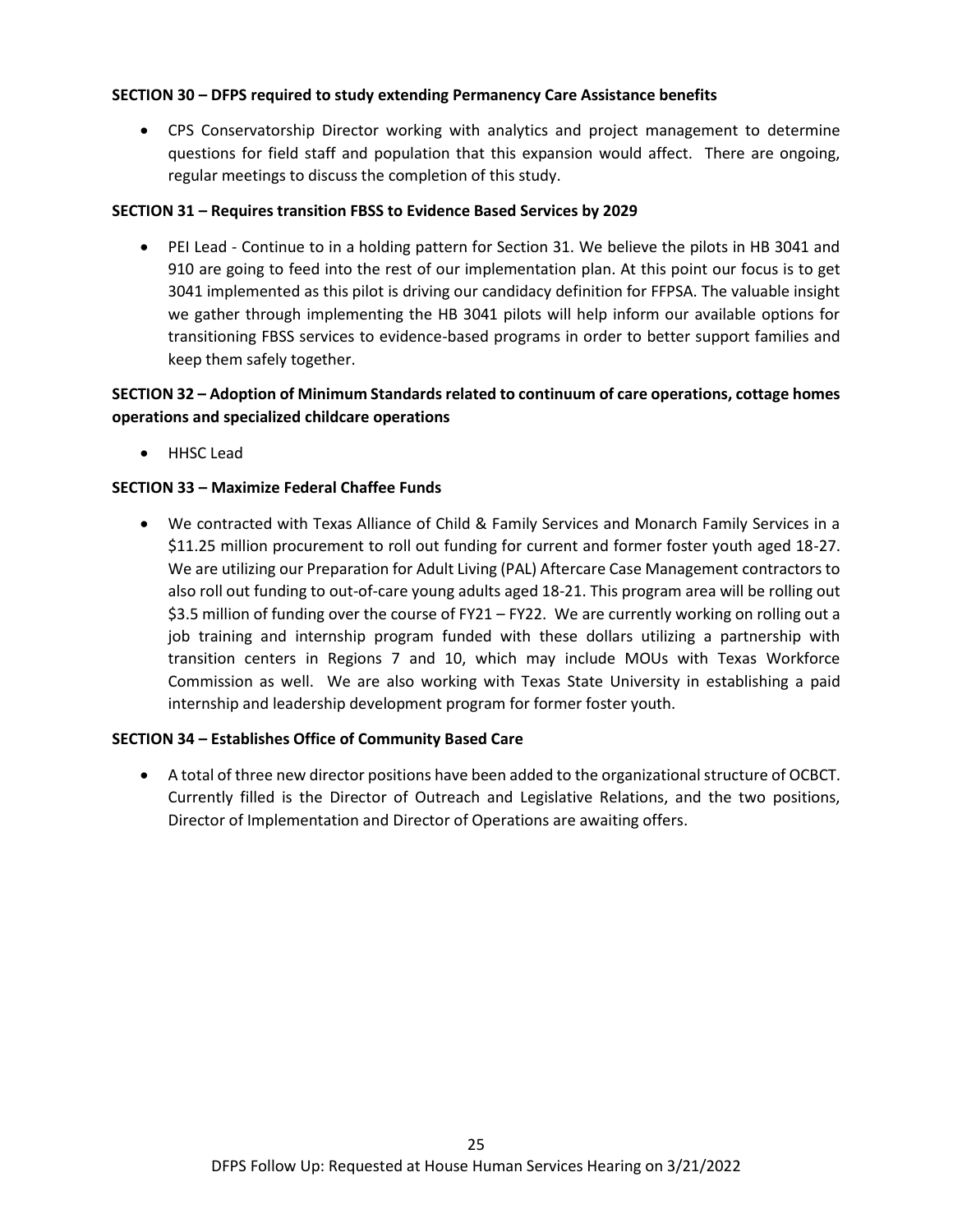# <span id="page-25-0"></span>HB 3041 Implementation Overview

The 87th Legislative Session enacted HB 3041 that requires the Department of Family and Protective Services (DFPS or the Department) to establish a court-ordered, time-limited, evidence-based service pilot project in a rural and urban area for families receiving family preservation services.

SSCCs must propose at least one evidence-based program approved by Title IV-E Prevention Services Clearinghouse that has been evaluated and rated Well-Supported in the areas of mental health and/or substance abuse. Special consideration will be given to Functional Family Therapy (FFT) and Multisystemic Therapy (MST) as models proposed to serve youth and their families. SSCC must propose evidence-based models designed to serve families with children ages (0-17) engaged in family preservation services.

The Evidence-Based Family Preservation Services Pilot Project funding opportunity was distributed by DFPS to current SSCCs on Friday, March 18<sup>th</sup>.

DFPS anticipates making one to four grant awards.

#### **Timeline**

- A. Funding Opportunity Release Date: March 18, 2022
- B. Webinar Date: March 24, 2022
- C. Questions Due: March 31, 2022
- D. Post Answers to Questions Due: April 7, 2022
- E. Funding Opportunity Applications Due: April 28, 2022
- F. Tentative Awards Announced: May 12, 2022
- G. Negotiation Period: May 12, 2022 May 26, 2022
- H. Contract Amendments Executed: June 6, 2022
- I. Estimated Start Date: June 6, 2022